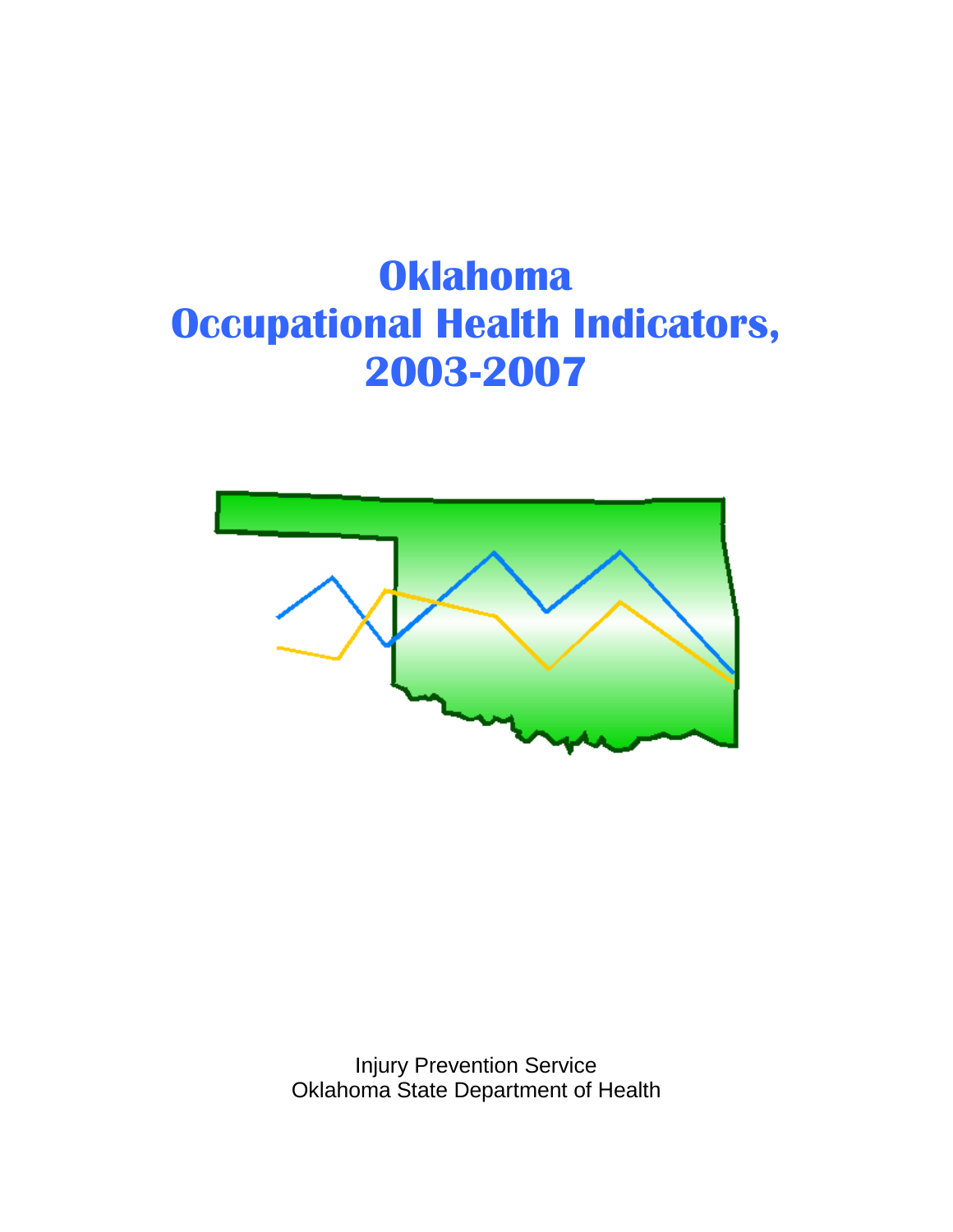# **Oklahoma Occupational Health Indicators, 2003-2007**



Injury Prevention Service Oklahoma State Department of Health 1000 N.E. Tenth Street Oklahoma City, OK 73117 http://ips.health.ok.gov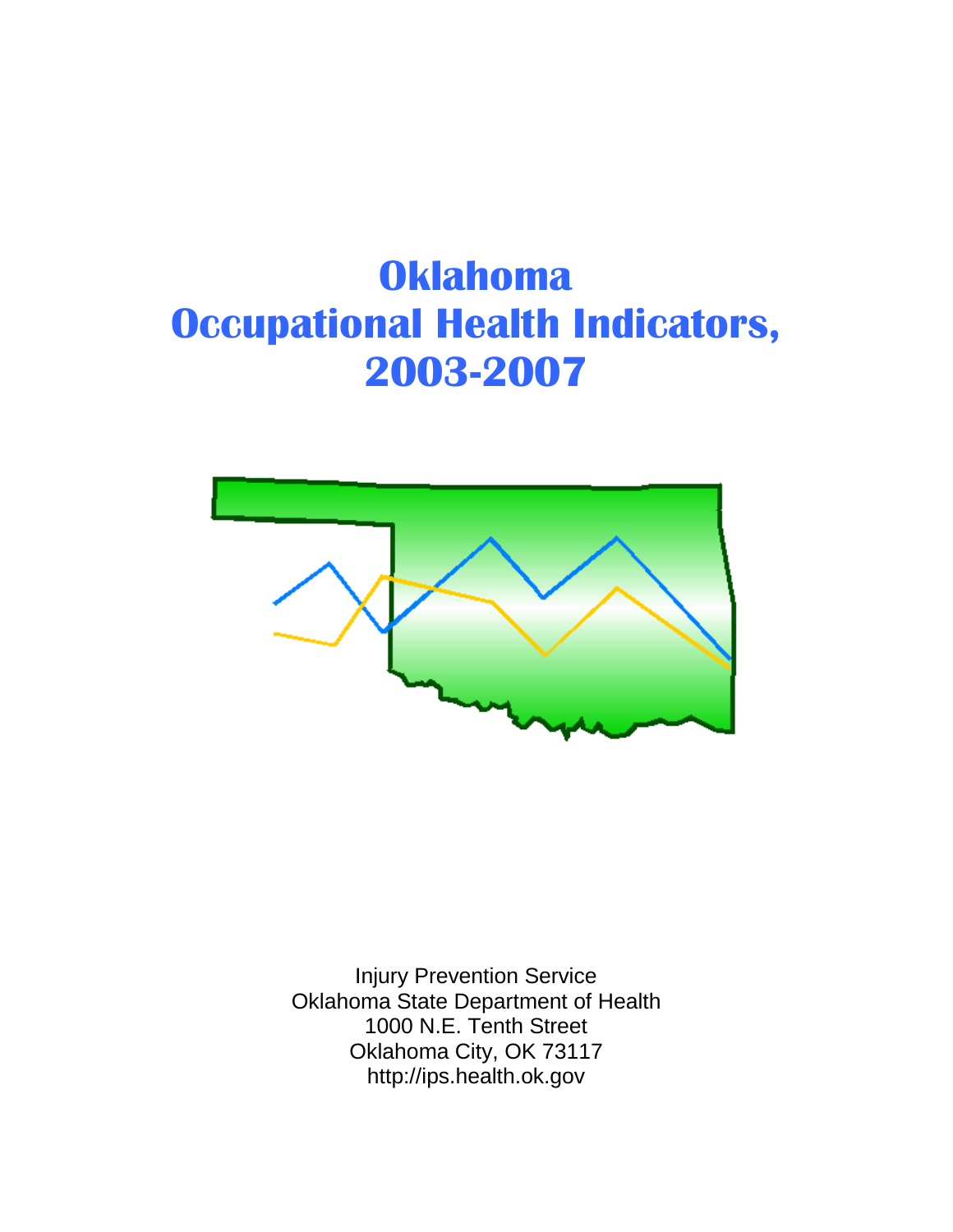# **Oklahoma Occupational Safety and Health Surveillance Advisory Committee**

Kelly Baker, MPH **Director** Center for Health Statistics Oklahoma State Department of Health

Lee McGoodwin, Pharm.D., MS, DABAT Managing Director Oklahoma Poison Control Center Children's Hospital of OU Medical Center

Diana Jones **Director** Occupational Safety and Health Administration Consultation Division Oklahoma Department of Labor

Margaret Phillips, Ph.D., CIH Associate Professor Department of Occupational and Environmental **Health** University of Oklahoma Health Sciences Center

Andy Beck Fire and Safety Coordinator Autry Technology Center

Jim T. Criswell, Ph.D. Professor and Extension Pesticide Coordinator Department of Entomology & Plant Pathology Oklahoma State University

Raymond L. Huhnke, Ph.D., P.E. Professor Biosystems and Agricultural Engineering Oklahoma State University

David Bates Area Director Occupational Safety and Health Administration U.S. Department of Labor

Fahad Khan, MPH Surveillance Coordinator Oklahoma Lead Poisoning Prevention Programs Oklahoma State Department of Health

Anne Pate, MPH Epidemiologist Oklahoma Cancer Programs Oklahoma State Department of Health

This publication is issued by the Oklahoma State Department of Health, as authorized by Terry Cline, Ph.D., Commissioner of Health and State Health Officer. Ten (10) copies have been prepared and distributed at a cost of \$40.00. Copies have been deposited with the Publications Clearinghouse of the Oklahoma Department of Libraries.

Published September 2010

The Oklahoma State Department of Health is an equal opportunity employer.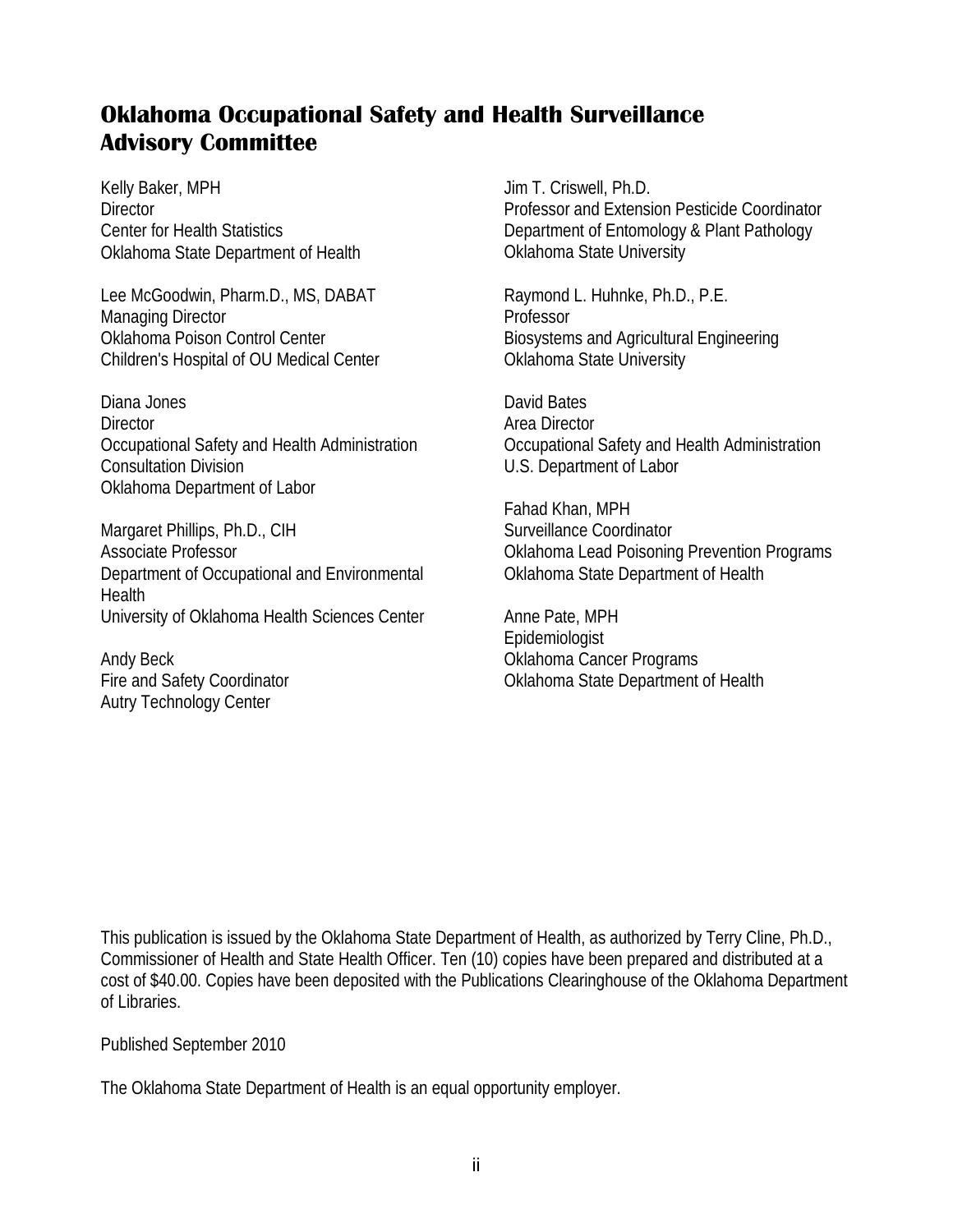# **Table of Contents**

|               | Table 1. Employment Demographic Profile for Oklahoma and the U.S., 2003-20073            |  |
|---------------|------------------------------------------------------------------------------------------|--|
| Indicator 1.  |                                                                                          |  |
| Indicator 2.  |                                                                                          |  |
| Indicator 3.  |                                                                                          |  |
| Indicator 4.  | Work-Related Amputations with Days Away from Work Reported                               |  |
| Indicator 5.  | State Workers' Compensation Claims for Amputations with Lost Work-Time7                  |  |
| Indicator 6.  |                                                                                          |  |
| Indicator 7.  | Work-Related Musculoskeletal Disorders with Days Away from Work                          |  |
| Indicator 8.  | State Workers' Compensation Claims for Carpal Tunnel Syndrome with                       |  |
| Indicator 9.  |                                                                                          |  |
| Indicator 10. |                                                                                          |  |
| Indicator 11. | Acute Work-Related Pesticide-Associated Illness and Injury                               |  |
| Indicator 12. |                                                                                          |  |
| Indicator 13. |                                                                                          |  |
| Indicator 14. | Percentage of Workers Employed in Industries at High Risk for Occupational Morbidity  16 |  |
| Indicator 15. | Percentage of Workers Employed in Occupations at High Risk for Occupation Morbidity  16  |  |
| Indicator 16. | Percentage of Workers Employed in Industries and Occupations at High Risk for            |  |
|               |                                                                                          |  |
| Indicator 18. |                                                                                          |  |
|               |                                                                                          |  |
|               |                                                                                          |  |
| References    |                                                                                          |  |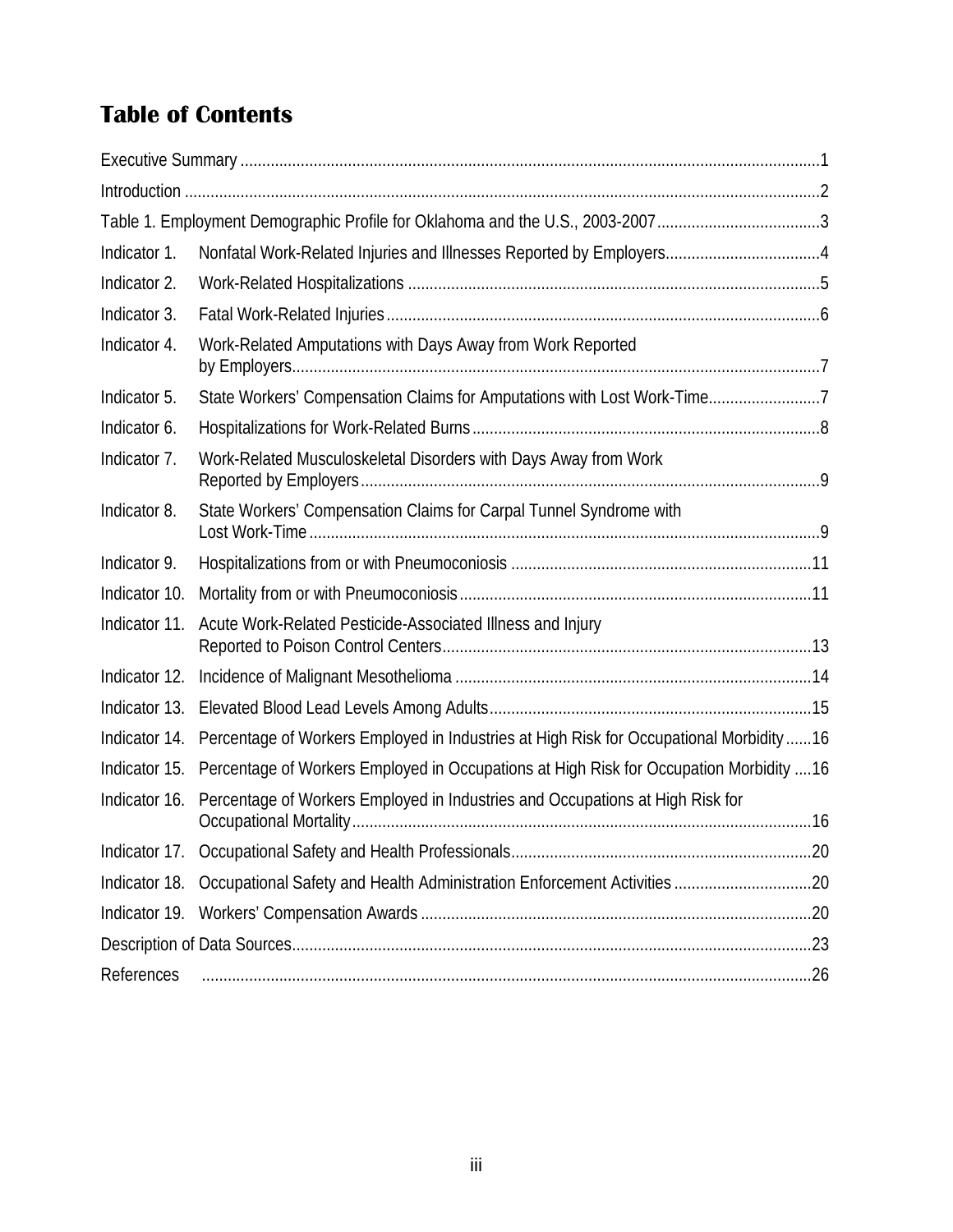# <span id="page-4-0"></span>**Executive Summary**

Work-related injuries, deaths, and illnesses substantially impact Oklahoma's civilian workforce of 1.6 million persons. These incidents involve multiple risk factors, including workplace procedures and design, work organization, worker characteristics, economics, and a variety of social factors. Although many of these incidents are preventable, they continue to occur and affect the physical, mental, and economic status of Oklahoma workers and their businesses. By collecting data on the magnitude and occurrence of work-related incidents, prevention programs can be targeted to reduce exposures. Below are some of the results from Oklahoma's 2003-2007 occupational indicators.

- In 2007, Oklahoma's incidence rate of workrelated injuries and illnesses was 4,500 per 100,000 FTEs; this was down 10% from 2003 and was the lowest incidence rate over the 5 year period. The highest incidence rate was in 2004 with 5,600 per 100,000 FTEs.
- The total number of work-related injuries and illnesses that involved more than 10 days away from work was highest in 2005 with 7,170 cases and lowest in 2006 with 6,350 cases.
- The number of work-related fatalities declined from 100 in 2003 to 91 in 2006, but increased to 104 in 2007. The work-related crude fatality rate in Oklahoma was 35-63% higher than the U.S. for each of the five years.
- The annual rate of work-related burn hospitalizations increased 46% between 2003 and 2007 (2.6 and 3.8 per 100,000 employed persons, respectively).
- The number and incidence rate of musculoskeletal disorders involving days away from work decreased from 5,190 cases (534 per 100,000

FTEs) in 2004 to 4,240 cases (397 per 100,000 FTEs) in 2007.

- The incidence rate of carpal tunnel syndrome cases involving days away from work reached a four-year low in 2006 with 10 cases per 100,000 FTEs (down 60% from 2003), but increased to 15 per 100,000 FTEs in 2007. However, the number of carpal tunnel syndrome cases filed with the Oklahoma Workers' Compensation Court rose from 318 in 2003 to 567 in 2005. The number of cases filed dropped to 398 in 2007, a 25% increase compared to 2003.
- Mortality from or with pneumoconiosis more than doubled from 2005 to 2006, but returned to endemic levels in 2007. However, pneumoconiosis-related hospitalizations were lowest in 2006. There were steady declines in coal workers' pneumoconiosis; silicosis hospitalizations remained fairly stable, although 2005 had the lowest hospitalization rate.
- The numbers of cases of acute pesticide-related injuries and illness remained essentially unchanged during 2003 to 2005. Data were not available for 2006 or 2007.
- The annual age-adjusted incidence rate of mesothelioma increased 45% from 2003 to 2006 (9.7 and 14.1 incident cases per million residents, respectively) and remained elevated in 2007 (11.5 per million residents).
- Steady declines appeared among Oklahomans with elevated blood lead levels greater than or equal to 25 μg/dL from 2003 to 2007 (a 64% decline in the prevalence rate and an 80% decrease in the incidence rate); however, such declines are most likely due at least in part to the decreasing number of individuals receiving a blood lead test.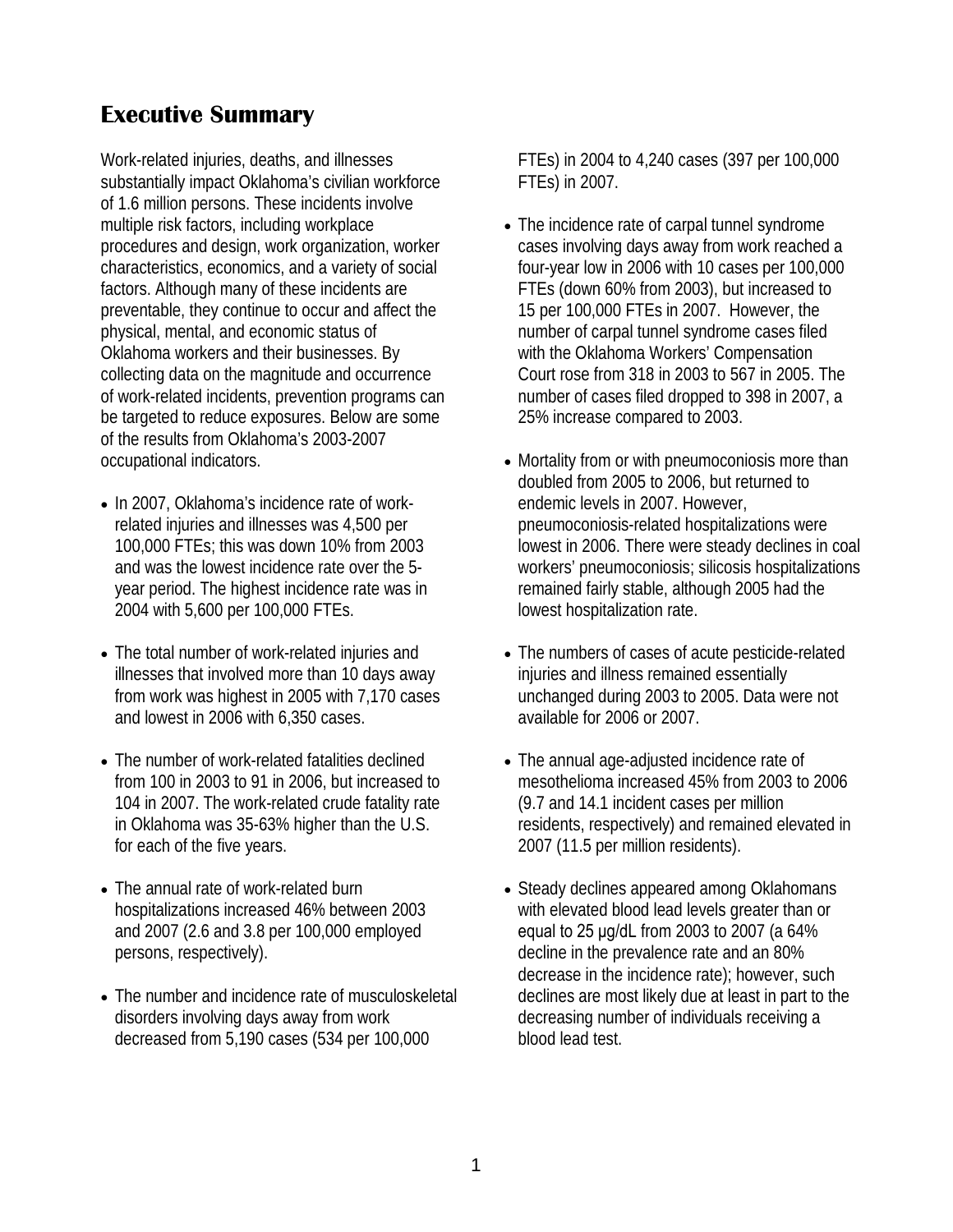# <span id="page-5-0"></span>**Introduction**

From 2003-2007, Oklahoma averaged a civilian workforce of 1.64 million persons. Just over onehalf of workers were male (54%), and 94% were between the ages of 18 and 64 years (Table 1). Two-thirds of employees worked 40 or more hours per week. Approximately 10% of workers were selfemployed. The leading industries included education and health services (21%), wholesale and retail trade (15%), manufacturing (10%), professional and business services (8%), leisure and hospitality (8%), and construction (7%). The most common occupations were professional and related occupations (19%), service (16%), management, business, and financial operations (15%), office and administrative support (14%), and sales and related occupations (11%).

The annual incidence rate of work-related injury and illness in Oklahoma was similar to the national rate for 2003 and 2005-2007 (less than 10% higher); in 2004, the Oklahoma rate was 17% higher.1 The work-related fatal injury rate in Oklahoma among persons age 16 years and older was 35-63% higher than the United States (U.S.) rate each of the five years.<sup>2</sup>

The Oklahoma State Department of Health is funded by the National Institute for Occupational Safety and Health (NIOSH) to collect fundamental data on occupational hazards, diseases, injuries, and deaths in Oklahoma. Data are collected on 19 health conditions specified by guidelines produced by the Council of State and Territorial Epidemiologists (CSTE) and NIOSH.3 The indicators were created and selected based on the availability of existing statewide data sources, the public health importance of the health effect or exposure (e.g., magnitude, severity, economic impact, degree of concern, and emergent status), and the potential for workplace interventions (i.e., future program and policy development).3 The data are collected using standardized methodology from existing data sources, including Oklahoma Vital Statistics, the Oklahoma inpatient hospital discharge database, the Oklahoma Workers' Compensation Court, the Bureau of Labor Statistics, the American Association of Poison Control Centers/Oklahoma Poison Control Center, the Oklahoma Central Cancer Registry, and the Oklahoma Adult Blood Lead Epidemiology and Surveillance program. Descriptions of these data sources, including limitations, are on page 23. Although work-related incidents are likely underreported, standardized data are collected in Oklahoma and other states to help fill gaps in knowledge regarding occupational conditions at the state and national levels. Trends within Oklahoma will continued to be compared over time and data will be used to help inform program and policy planning.

Information is collected on the following indicators:

- Nonfatal work-related injuries and illnesses reported by employers
- Work-related hospitalizations
- Fatal work-related injuries
- Work-related amputations with days away from work reported by employers
- State workers' compensation claims for amputations with lost work-time
- Hospitalizations for work-related burns
- Work-related musculoskeletal disorders with days away from work reported by employers
- State workers' compensation claims for carpal tunnel syndrome with lost work-time
- Hospitalizations from or with pneumoconiosis
- Mortality from or with pneumoconiosis
- Acute work-related pesticide-associated illness and injury reported to poison control centers
- Incidence of malignant mesothelioma
- Elevated blood lead levels among adults
- Percentage of workers employed in industries at high risk for occupational morbidity
- Percentage of workers employed in occupations at high risk for occupational morbidity
- Percentage of workers employed in industries and occupations at high risk for occupational mortality
- Occupational safety and health professionals
- Occupation Safety and Health Administration enforcement activities
- Workers' compensation awards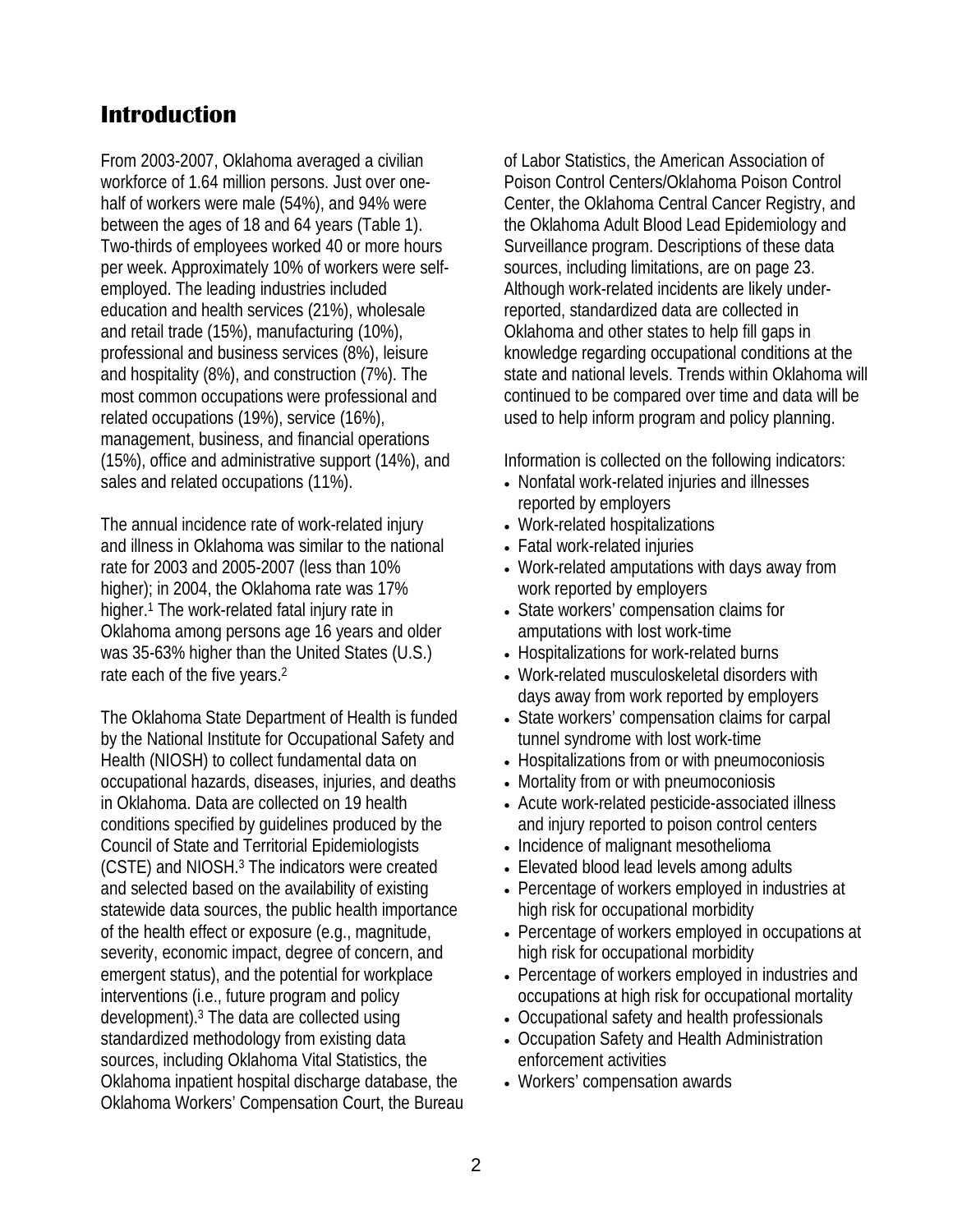# <span id="page-6-0"></span>**Table 1. Employment Demographic Profile for Oklahoma and the U.S., 2003-2007**

|                                                               | Oklahoma |      |      |           | U.S. |         |         |         |         |         |
|---------------------------------------------------------------|----------|------|------|-----------|------|---------|---------|---------|---------|---------|
|                                                               | 2003     | 2004 | 2005 | 2006 2007 |      | 2003    | 2004    | 2005    | 2006    | 2007    |
| Number employed (in thousands)                                | 1600     | 1630 | 1655 | 1666      | 1653 | 137,736 | 139,252 | 141,730 | 144,427 | 146,047 |
| Civilian workforce unemployed                                 | 6%       | 5%   | 5%   | 4%        | 4%   | 6%      | 6%      | 5%      | 5%      | 5%      |
| Civilian employment self-employed                             | 10%      | 9%   | 9%   | 9%        | 8%   | 8%      | 8%      | 7%      | 7%      | 7%      |
| Civilian employment in part-time jobs                         | 17%      | 17%  | 15%  | 15%       | 15%  | 18%     | 18%     | 17%     | 17%     | 17%     |
| Civilian employment by number of hours worked                 |          |      |      |           |      |         |         |         |         |         |
| 0-39 hours worked                                             | 32%      | 32%  | 29%  | 30%       | 30%  | 31%     | 31%     | 31%     | 30%     | 33%     |
| 40 hours worked                                               | 41%      | 41%  | 41%  | 41%       | 43%  | 41%     | 41%     | 42%     | 42%     | 41%     |
| 41+ hours worked                                              | 27%      | 27%  | 30%  | 29%       | 27%  | 28%     | 28%     | 28%     | 28%     | 26%     |
| Civilian employment by sex                                    |          |      |      |           |      |         |         |         |         |         |
| Male                                                          | 54%      | 54%  | 54%  | 54%       | 54%  | 53%     | 54%     | 54%     | 54%     | 54%     |
| Female                                                        | 46%      | 46%  | 46%  | 46%       | 46%  | 47%     | 47%     | 46%     | 46%     | 46%     |
| Civilian employment by age group                              |          |      |      |           |      |         |         |         |         |         |
| 16-17 years                                                   | 2%       | 2%   | 2%   | 2%        | 2%   | 2%      | 2%      | 2%      | 2%      | 2%      |
| 18-64 years                                                   | 94%      | 94%  | 94%  | 94%       | 93%  | 95%     | 95%     | 95%     | 95%     | 95%     |
| 65+ years                                                     | 4%       | 5%   | 4%   | 4%        | 5%   | 3%      | 4%      | 4%      | 4%      | 4%      |
| Civilian employment by race                                   |          |      |      |           |      |         |         |         |         |         |
| White                                                         | 81%      | 80%  | 81%  | 80%       | 79%  | 83%     | 83%     | 83%     | 82%     | 82%     |
| <b>Black</b>                                                  | 6%       | 7%   | 6%   | 6%        | 6%   | 11%     | 11%     | 11%     | 11%     | 11%     |
| Other                                                         | 13%      | 13%  | 13%  | 14%       | 15%  | 4%      | 4%      | 4%      | 7%      | 7%      |
| Civilian employment by Hispanic origin                        | 5%       | 4%   | 5%   | 5%        | 5%   | 13%     | 13%     | 13%     | 14%     | 14%     |
| Civilian employment by industry*                              |          |      |      |           |      |         |         |         |         |         |
| Mining                                                        | 2%       | 2%   | 2%   | 3%        | 3%   | 1%      | $< 1\%$ | $< 1\%$ | $< 1\%$ | $< 1\%$ |
| Construction                                                  | 7%       | 7%   | 7%   | 8%        | 7%   | 7%      | $8%$    | 8%      | 8%      | 8%      |
| Manufacturing                                                 | 10%      | 10%  | 11%  | 10%       | 9%   | 12%     | 12%     | 12%     | 11%     | 11%     |
| Wholesale and retail trade                                    | 15%      | 15%  | 15%  | 16%       | 14%  | 15%     | 15%     | 15%     | 15%     | 14%     |
| <b>Transportation and utilities</b>                           | 5%       | 5%   | 5%   | 5%        | 5%   | 5%      | 5%      | 5%      | 5%      | 5%      |
| Information                                                   | 3%       | 3%   | 2%   | 3%        | 2%   | 3%      | 3%      | 2%      | 3%      | 2%      |
| <b>Financial activities</b>                                   | 6%       | 7%   | 7%   | 7%        | 7%   | 7%      | 7%      | 7%      | 7%      | 7%      |
| Professional and business services                            | 8%       | 8%   | 8%   | 8%        | 8%   | 10%     | 10%     | 10%     | 10%     | 11%     |
| Education and health services                                 | 21%      | 21%  | 20%  | 20%       | 21%  | 21%     | 21%     | 20%     | 21%     | 21%     |
| Leisure and hospitality                                       | 8%       | 9%   | 8%   | 8%        | 9%   | 8%      | 9%      | 8%      | 8%      | 9%      |
| Other services                                                | 6%       | 6%   | 5%   | 5%        | 5%   | 5%      | 5%      | 5%      | 5%      | 5%      |
| Public administration                                         | 6%       | 6%   | 7%   | 6%        | 7%   | 5%      | 5%      | 5%      | 5%      | 5%      |
| Agriculture                                                   | 3%       | 3%   | 3%   | 3%        | 3%   | 2%      | 2%      | 2%      | 2%      | 1%      |
| Civilian employment by occupation*                            |          |      |      |           |      |         |         |         |         |         |
| Management, business, and financial                           |          |      |      |           |      |         |         |         |         |         |
| operations                                                    | 15%      | 15%  | 16%  | 14%       | 15%  | 15%     | 15%     | 14%     | 15%     | 15%     |
| Professional and related occupations                          | 19%      | 18%  | 19%  | 18%       | 19%  | 20%     | 20%     | 20%     | 20%     | 21%     |
| Service                                                       | 15%      | 18%  | 16%  | 17%       | 17%  | 16%     | 16%     | 16%     | 17%     | 17%     |
| Sales and related occupations                                 | 11%      | 11%  | 10%  | 12%       | 11%  | 12%     | 12%     | 12%     | 12%     | 11%     |
| Office and administrative support                             | 14%      | 14%  | 15%  | 14%       | 14%  | 14%     | 14%     | 14%     | 14%     | 13%     |
| Farming, fishing, and forestry                                | 1%       | 1%   | 1%   | 1%        | 1%   | 1%      | 1%      | 1%      | 1%      | $1\%$   |
| Construction and extraction                                   | 7%       | 6%   | 6%   | 7%        | 7%   | 6%      | 6%      | 7%      | 7%      | 7%      |
| Installation, maintenance, and repair                         | 5%       | 5%   | 5%   | 5%        | 5%   | 4%      | 4%      | 4%      | 4%      | 4%      |
| Production                                                    | 7%       | 7%   | 7%   | 7%        | 7%   | 7%      | 7%      | 7%      | 7%      | 6%      |
| Transportation and material moving                            | 6%       | 6%   | 6%   | 6%        | 7%   | 6%      | 6%      | 6%      | 6%      | 6%      |
| Source: U.S. Department of Labor, Bureau of Labor Statistics, |          |      |      |           |      |         |         |         |         |         |

Geographic Profile of Employment and Unemployment, 2003-2007

\* Numbers include only experienced workers.

NA=data not available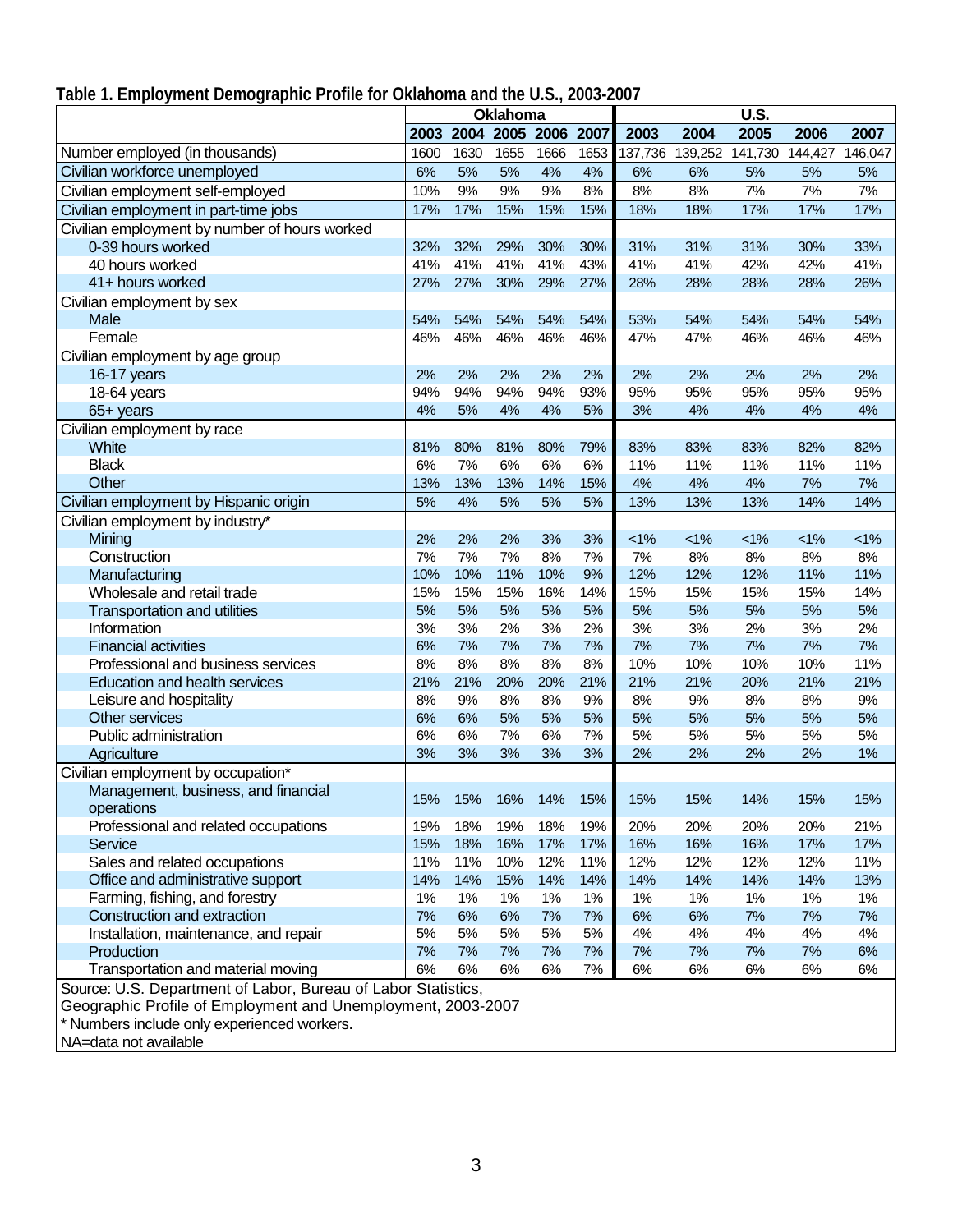# <span id="page-7-0"></span>**Indicator 1. Nonfatal Work-Related Injuries and Illnesses Reported by Employers**

#### **Background**

In the U.S. in 2007, there was a total of 4 million nonfatal injuries and illnesses in private industry; more than 90% of these events (3.8 million) were injuries.4 Almost one-third (30%) of injuries occurred in goods-producing industries (i.e., agriculture, forestry, fishing, and hunting; mining; construction; and manufacturing), although these industries employed only 21% of the private industry workforce. The number of work-related illnesses is an underestimate due to the fact that some conditions have long-term latency and induction periods and may be difficult to associate with the workplace. The impact of these occupational events is far-reaching, placing significant burdens on the healthcare system and workplace productivity. Approximately 50% of persons who sustained a nonfatal work-related injury or illness required days away from work, job transfer, or restricted duties at work. In 2004, approximately 3.4 million work-related injuries or illnesses were treated in hospital emergency rooms among workers 15 years of age and older. The majority of these visits involved young male workers. An estimated 29% of emergency department-treated injuries were lacerations,

punctures, amputations, and avulsions, while another 24% were sprains and strains.5 Direct and indirect costs of work-related illnesses and injuries are estimated to be \$170 billion annually.6

## **Data Source**

Bureau of Labor Statistics, Annual Survey of Occupational Injuries and Illnesses **Demographic Group** Persons employed in the private sector **Inclusion Criteria** Persons with work-related injuries and illnesses reported by employers



|                                                                                                   | 2003   | 2004   | 2005   | 2006   | 2007   |
|---------------------------------------------------------------------------------------------------|--------|--------|--------|--------|--------|
| Estimated annual total number of work-related<br>injuries and illnesses                           | 48,400 | 54,400 | 47,300 | 49,100 | 48,100 |
| Estimated annual total work-related injury and illness<br>incidence rate per 100,000 FTEs         | 5,000  | 5,600  | 4,600  | 4,700  | 4,500  |
| Estimated annual total number of cases involving<br>days away from work                           | 13,500 | 16,100 | 14,000 | 14,000 | 14,400 |
| Estimated annual total incidence rate for cases<br>involving days away from work per 100,000 FTEs | 1,400  | 1,700  | 1,400  | 1,300  | 1,300  |
| Estimated annual total number of cases involving<br>more than 10 days away from work              | 6,990  | 6,790  | 7,170  | 6,350  | 7,110  |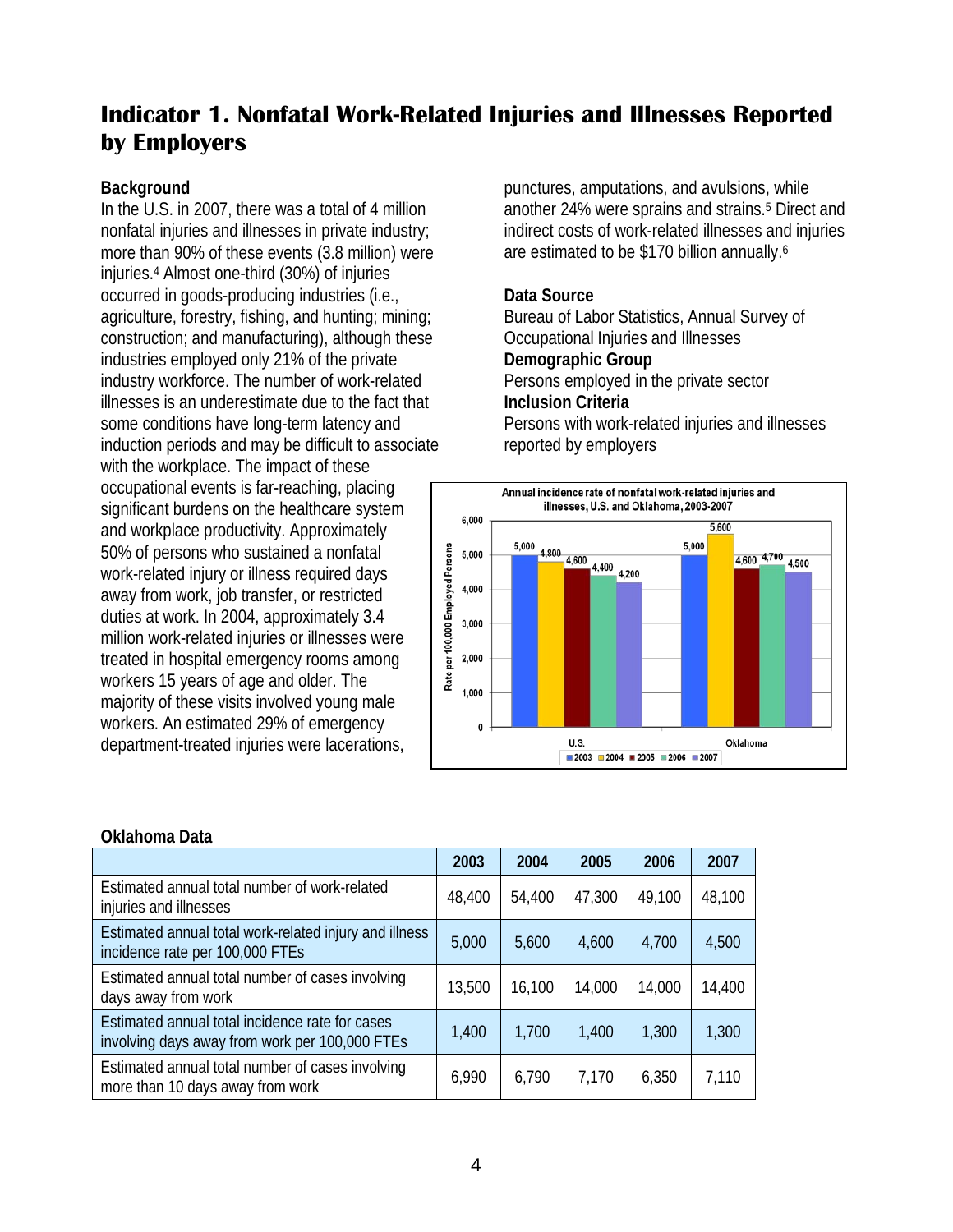# <span id="page-8-0"></span>**Indicator 2. Work-Related Hospitalizations**

# **Background**

Work-related injuries and illnesses that require hospitalization can be costly and may result in long-term disability. In the U.S., workers' compensation costs are more than \$100 billion annually.3 A study of the Nationwide Inpatient Sample data from 1997-1999 showed that hospitalizations paid by workers' compensation involved more procedures, had a slightly longer length of stay, and, in some cases, had higher charges than similar non-workers' compensation cases after adjusting for type of diagnosis and other factors. Furthermore, it has been estimated that work-related hospitalization charges exceed \$3 billion annually.7

# **Data Source**

Oklahoma inpatient hospital discharge database

## **Demographic Group**

Employed residents 16 years and older

## **Inclusion Criteria**

Hospital discharges with a primary payer of workers' compensation



|                                                                                    | 2003  | 2004  | 2005  | 2006  | 2007  |
|------------------------------------------------------------------------------------|-------|-------|-------|-------|-------|
| Annual number of work-related hospitalizations                                     | 3,867 | 3,532 | 4.469 | 4.039 | 4,347 |
| Annual crude rate of work-related hospitalizations<br>per 100,000 employed persons | 241.7 | 216.7 | 270.0 | 242.4 | 263.0 |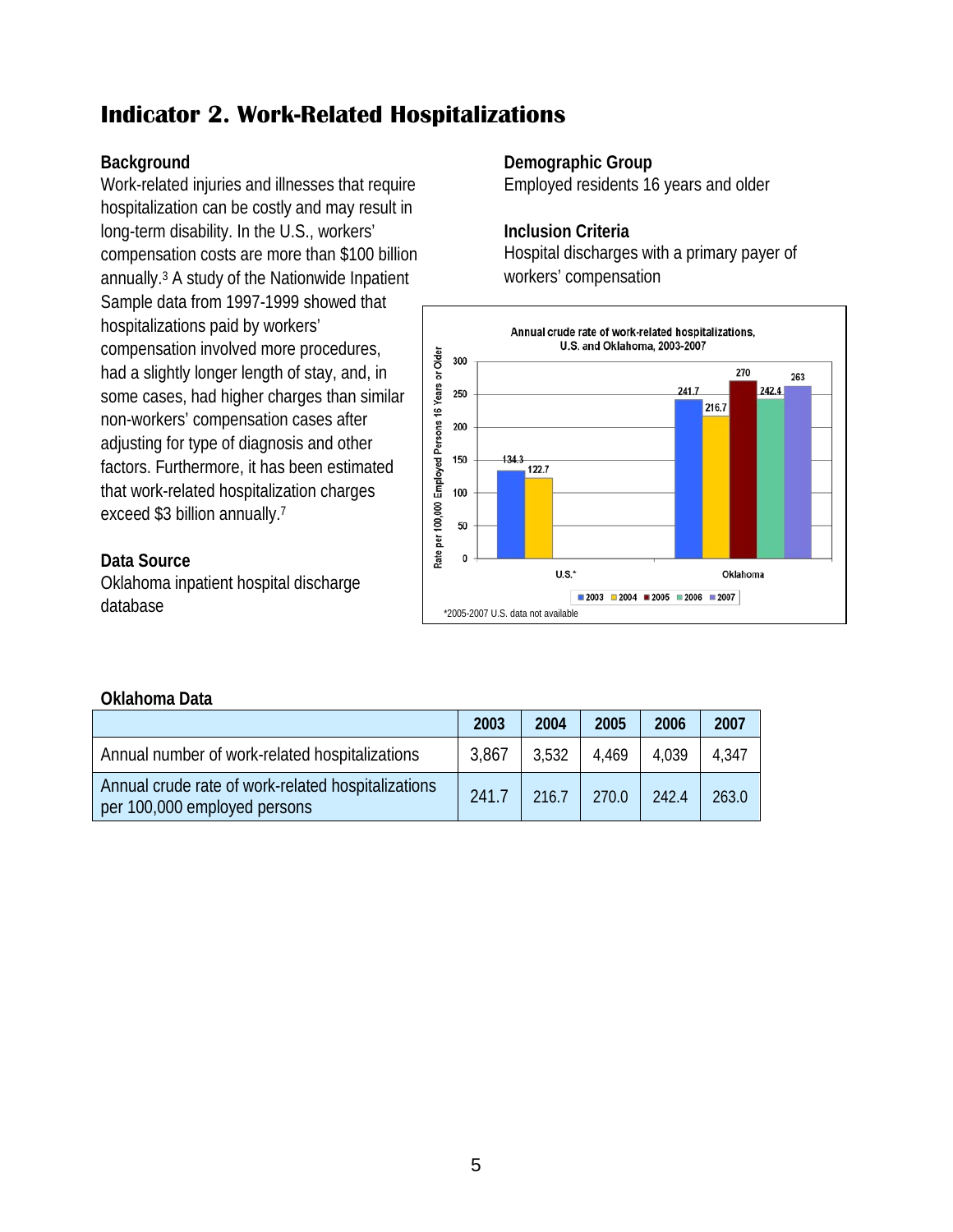# <span id="page-9-0"></span>**Indicator 3. Fatal Work-Related Injuries**

# **Background**

Workplace fatalities are complex events that involve multiple risk factors, including workplace/procedure design, work organization, worker characteristics, economics, and a variety of social factors.3 Although women constitute just less than half of the workforce, they account for only about 7% of work-related fatalities.2 The highest number of fatalities occur among persons 25-54 years of age, but workers over 65 had an occupational mortality rate at least two to three times higher than every other age group. From 1994-2007, the number of occupational fatalities in the U.S. dropped from 6,632 to 5,657 deaths. The four most common work-related fatal events in 2007 were highway incidents (25%), falls (15%), homicides (11%), and struck by object (9%). Workplace homicides have declined considerably since 1992 (1,044 in 1992, 540 in 2006); however, the number of homicides increased 16% from 2006 to 2007 (to 628). The number of falls has increased (600 in 1992, 847 in 2007) as have highway incidents (1,158 in 1992, 1,414 in 2007).2 Additional detailed information on work-related fatalities in Oklahoma may be found at http://ips.health.ok.gov under *Occupational Injuries*.

## **Data Source**

Bureau of Labor Statistics, Census of Fatal Occupational Injuries

## **Demographic Group**

Employed persons 16 years and older

## **Inclusion Criteria**

Persons who died from a traumatic injury while working



|                                                         | 2003 | 2004 | 2005 | 2006 | 2007 |
|---------------------------------------------------------|------|------|------|------|------|
| Annual number of work-related traumatic fatalities      | 100  |      | 95   |      | 104  |
| Annual crude fatality rate per 100,000 employed persons | 6.3  | 5.6  | 5.1  | 5.5  | 6.3  |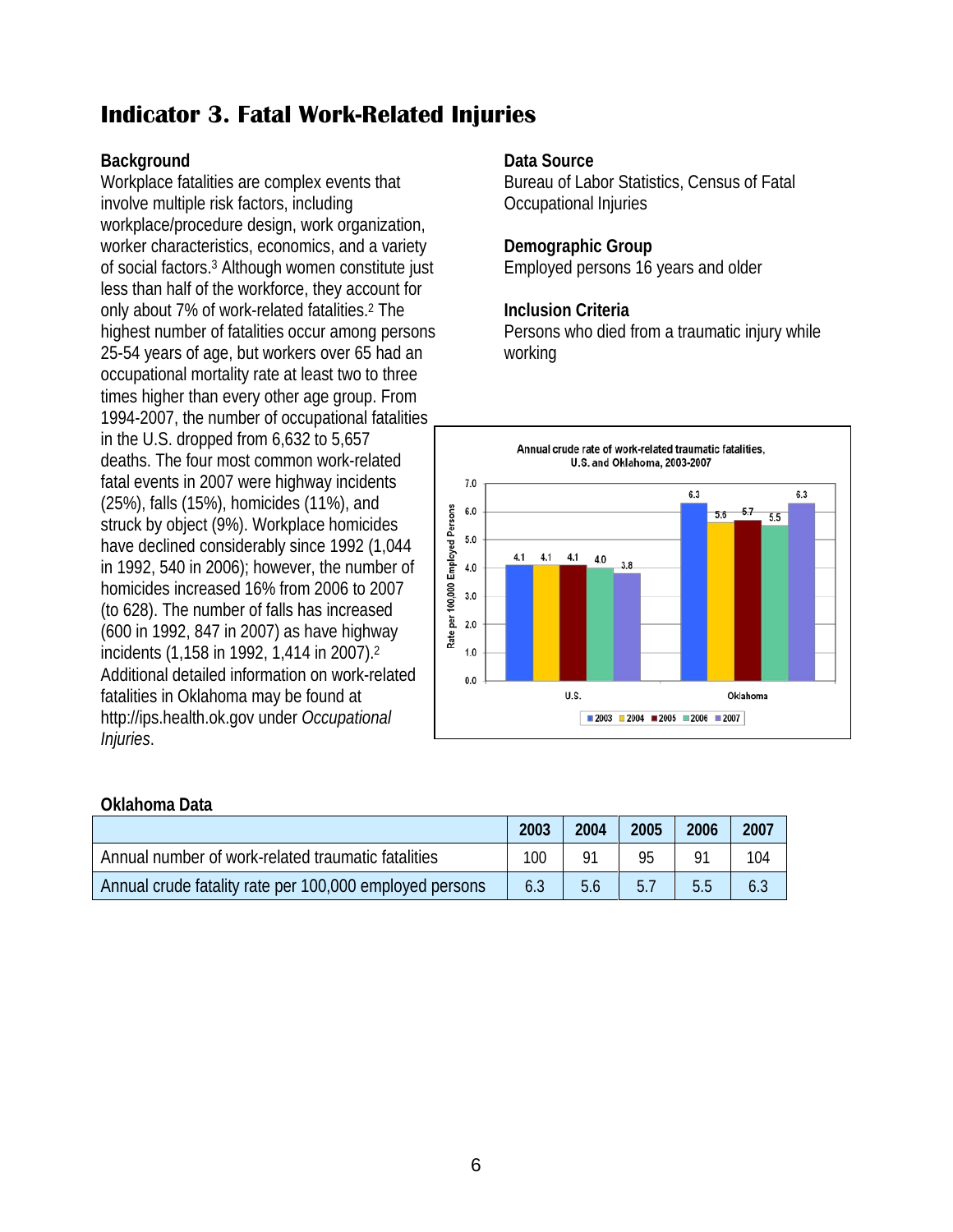# <span id="page-10-1"></span><span id="page-10-0"></span>**Indicator 4. Work-Related Amputations with Days Away from Work Reported by Employers Indicator 5. State Workers' Compensation Claims for Amputations with Lost Work-Time**

# **Background**

Amputations are serious injuries that profoundly impact a worker's productivity and abilities, in addition to being monetarily costly.3 Amputation injury claims have been found to be the most expensive worker claim averaging \$18,120.8 In 2007, there were nearly 7,320 nonfatal amputations involving days away from work; 42% occurred in the manufacturing industry.9 More than two-thirds (70%) of these nonfatal amputations were fingertip amputations, making fingers the most commonly involved body part. Amputations were the third most disabling injuries with a median number of 21 days away from work.9 Fatal amputations occur far less frequently; there were 171 fatalities from 1992- 1999.8 Two-thirds of these deaths happened in three major industry divisions: transportation/ public utilities, agriculture, and manufacturing.8

## **Data Source**

Indicator 4. Bureau of Labor Statistics, Annual Survey of Occupational Injuries and Illnesses

Indicator 5. Oklahoma Workers' Compensation Court

## **Demographic Group**

Indicator 4. Persons employed in the private sector

Indicator 5. Persons who are covered by the Oklahoma Workers' Compensation Court system

#### **Inclusion Criteria**

Indicator 4. Persons with an Occupational Injury and Illness Classification (OIIC) nature code of 031 (amputations)

Indicator 5. Persons with a National Council on Compensation Insurance (NCCI) code for amputation (02) (unless the claim involves the eye, back, chest, abdomen, or body systems) regardless of open or closed claim status, age, and state of residence; based on the date of injury



|                                                                                                  | 2003 | 2004    | 2005 | 2006 | 2007 |
|--------------------------------------------------------------------------------------------------|------|---------|------|------|------|
| Estimated annual number of work-related<br>amputations involving days away from work             | 90   | $\star$ | 160  | 80   | 140  |
| Estimated annual incidence rate of amputations<br>involving days away from work per 100,000 FTEs | 9.0  | $\star$ | 16.0 | 8.0  | 13.0 |
| Annual number of amputations filed with Oklahoma<br>Workers' Compensation Court                  | 94   | 197     | 175  | 166  | 172  |
| Annual incidence rate of amputations filed with<br>Oklahoma Workers' Compensation Court          | 6.9  | 14.3    | 12.3 | 11.4 |      |
| *Data are not available due to unreliable estimates.                                             |      |         |      |      |      |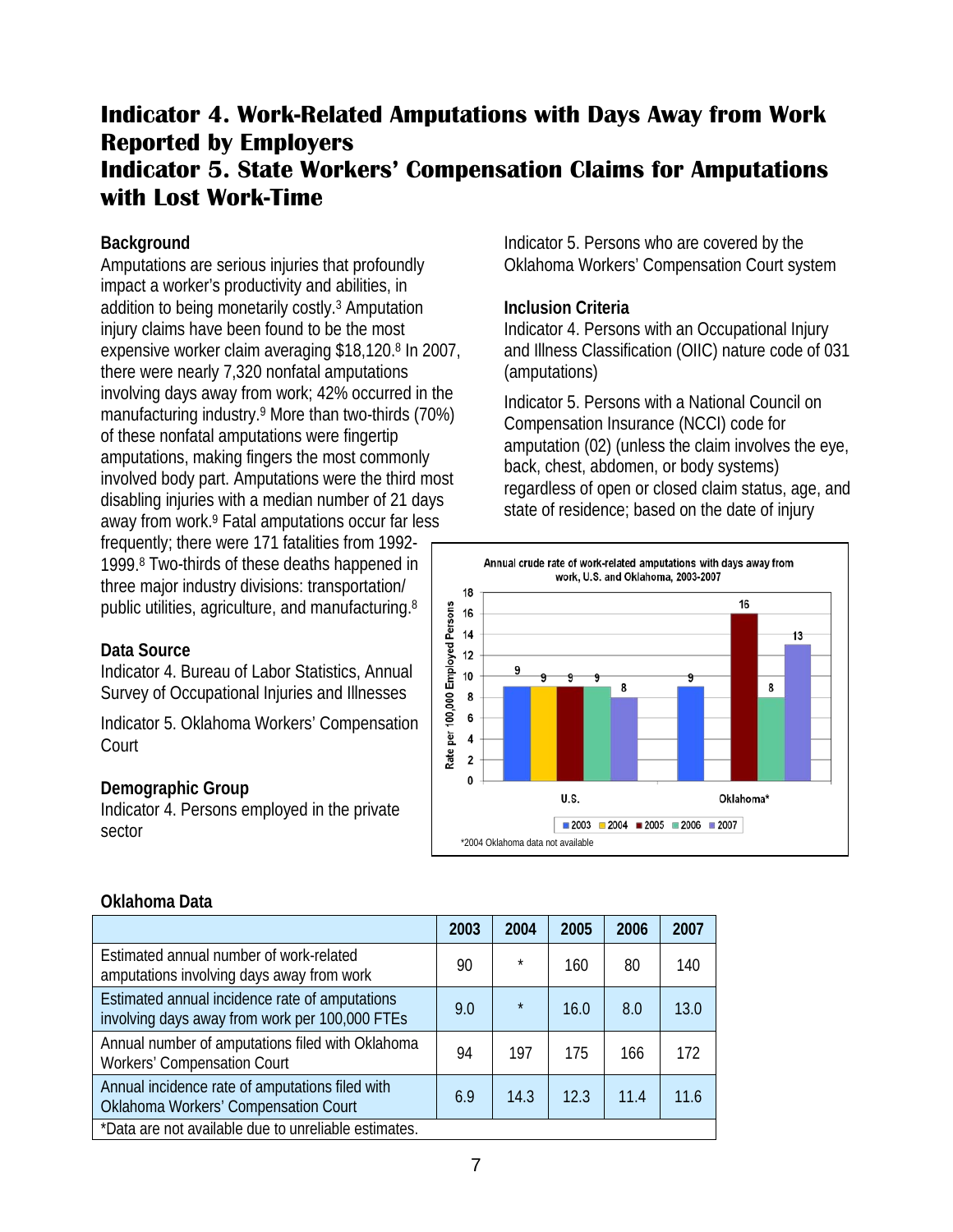# <span id="page-11-0"></span>**Indicator 6. Hospitalizations for Work-Related Burns**

## **Background**

Serious work-related burns are costly, painful, and devastating injuries.3,10 It was been estimated that 20%-40% of burns are work-related.3,10-13 Males have a higher incidence rate than females, and specific occupations have been found to be associated with degree of burn, anatomic site, and exposures.10,14-15 Workers under age 25 years have an incidence rate two to five times higher than that of older age groups, which associates with the level of personal experience and the amount of workplace training.5,10,16 Welders, cooks, laborers, food service workers, and mechanics generally have the highest rates of burn injury, with the majority of injuries being to the upper extremities from heat/scald burns, followed by chemical burns.10,14-16 In 2007 in the U.S., 17,490 heat burn cases and 6,130 chemical burn cases required days away from work.9

#### **Demographic Group**

Employed residents 16 years and older

#### **Inclusion Criteria**

Hospital discharges with a primary payer of workers' compensation and a principal ICD-9-CM diagnosis code from 940 through 949



## **Data Source**

Oklahoma inpatient hospital discharge database

|                                                                      | 2003 | 2004 | 2005 | 2006 | 2007 |
|----------------------------------------------------------------------|------|------|------|------|------|
| Annual number of hospitalizations for work-<br>related burns         | 42   | 51   | 60   | 57   | 63   |
| Annual rate of burn hospitalizations per 100,000<br>employed persons | 2.6  | 3.1  | 3.6  | 3.4  | 3.8  |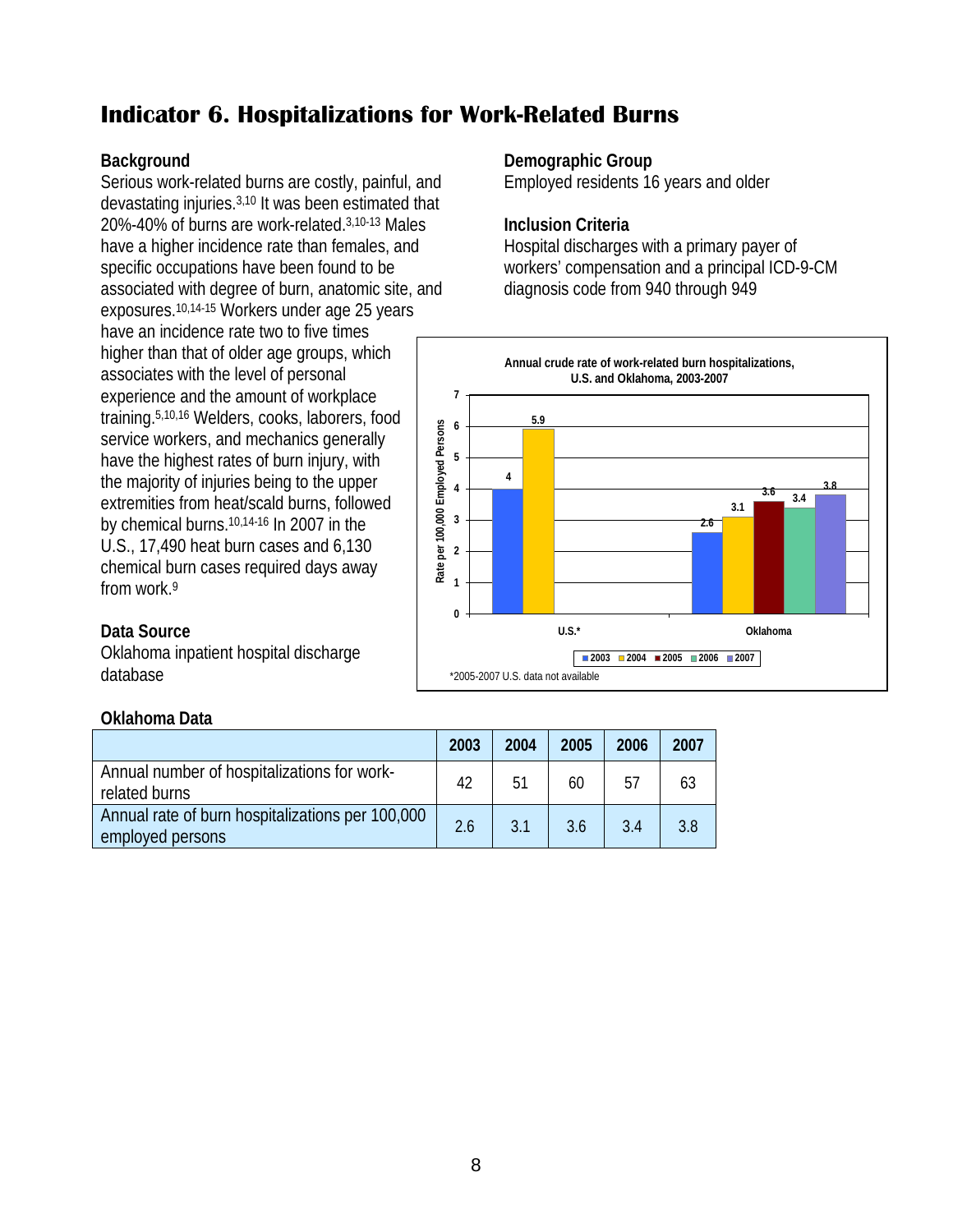# <span id="page-12-1"></span><span id="page-12-0"></span>**Indicator 7. Work-Related Musculoskeletal Disorders with Days Away from Work Reported by Employers Indicator 8. State Workers' Compensation Claims for Carpal Tunnel Syndrome with Lost Work-Time**

#### **Background**

Musculoskeletal disorders (MSDs), as defined by the U.S. Department of Labor, are injuries or disorders of the muscles, nerves, tendons, joints, cartilage, and spinal discs that are not caused by slips, trips, falls, motor vehicle crashes, or similar events. In 2007, the 335,390 MSDs accounted for nearly 30% of all injuries or illnesses with days away from work (median=9 days).9 Of occupations with over 10,000 cases of MSDs, nursing aides, orderlies, and attendants had the highest rate of MSDs (252 per 10,000 workers), followed by EMTs and paramedics (179 per 10,000 workers). Laborers and freight handlers had the third highest rate of MSDs (149 per 10,000 workers). Flight attendants and cargo/freight agents had the highest median days away from work (43 and 42, respectively).<sup>9</sup> Of industry divisions, however, it was the mining industry that had the highest median number of days away from work (27 days), more than twice that of any other industry. <sup>9</sup> Although the number of other work-related illnesses and injuries has declined in the past decade, MSDs have not, despite extensive efforts to change and redesign working environments to improve ergonomics and daily working conditions.17 Almost 4 out of 10 injuries and illnesses in the U.S. that resulted in days away from work were due to sprains or strains.<sup>9</sup> Included as a MSD is carpal tunnel syndrome, the most disabling injury in terms of days away from work (median=28 days).9

#### **Data Source**

Indicator 7. Bureau of Labor Statistics, Annual Survey of Occupational Injuries and Illnesses

Indicator 8. Oklahoma Workers' Compensation Court

## **Demographic Group**

Indicator 7. Persons employed in the private sector

Indicator 8. Persons who are covered by the Oklahoma Workers' Compensation Court system

## **Inclusion Criteria**

Indicator 7. Persons with one or more of the following Occupational Injury and Illness Classification (OIIC) nature codes: 021 (sprains, strains, tears), 0972 (back pain, hurt back), 0973 (soreness, pain, hurt, except the back), 1241 (carpal tunnel syndrome), 153 (hernia), or any nature code that begins with 17 (musculoskeletal system and connective tissue diseases and disorders) AND one of the following OIIC event codes: 211 (bending, climbing, crawling, reaching, twisting), 22 (overexertion), or 23 (repetitive motion).

Indicator 8. Includes all cases with a National Council on Compensation Insurance (NCCI) code for carpal tunnel syndrome (78) regardless of open or closed claim status, age, and state of residence; based on the date of injury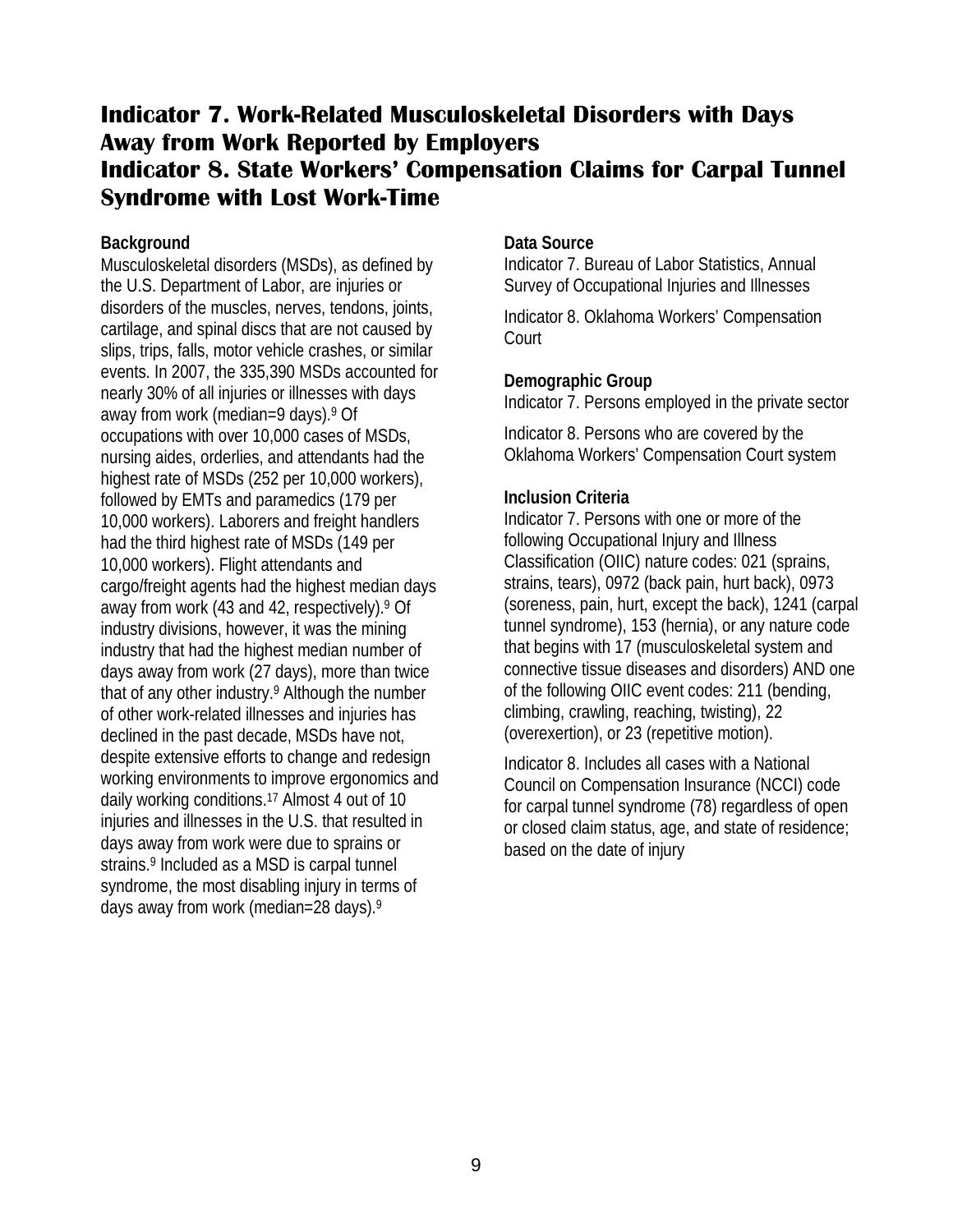# **Oklahoma Data**

|                                                                                                                                                            | 2003  | 2004  | 2005  | 2006  | 2007  |
|------------------------------------------------------------------------------------------------------------------------------------------------------------|-------|-------|-------|-------|-------|
| Estimated annual number of all musculoskeletal disorders involving<br>days away from work                                                                  | 4,440 | 5,190 | 4,980 | 4,160 | 4,240 |
| Estimated annual incidence rate of all musculoskeletal disorders<br>involving days away from work per 100,000 FTEs                                         | 458   | 534   | 489   | 401   | 397   |
| Estimated annual number of musculoskeletal disorders of the neck,<br>shoulder, and upper extremities involving days away from work                         | 1,660 | 1,710 | 1,620 | 1,070 | 1,110 |
| Estimated annual incidence rate of musculoskeletal disorders of<br>neck, shoulder, and upper extremities involving days away from work<br>per 100,000 FTEs | 172   | 176   | 160   | 103   | 103   |
| Estimated annual number of carpal tunnel syndrome cases involving<br>days away from work                                                                   | 240   | 320   | 200   | 110   | 160   |
| Estimated annual incidence rate of carpal tunnel syndrome cases<br>involving days away from work per 100,000 FTEs                                          | 25    | 33    | 19    | 10    | 15    |
| Estimated annual number of musculoskeletal disorders of the back<br>involving days away from work                                                          | 1,750 | 2,330 | 2,210 | 2,210 | 1,690 |
| Estimated annual incidence rate of musculoskeletal disorders of the<br>back involving days away from work per 100,000 FTEs                                 | 181   | 240   | 217   | 213   | 158   |
| Annual number of carpal tunnel syndrome cases filed with Oklahoma<br><b>Workers' Compensation Court</b>                                                    | 318   | 550   | 567   | 436   | 398   |
| Annual incidence rate of carpal tunnel syndrome cases filed with<br>Oklahoma Workers' Compensation Court                                                   | 23.3  | 39.8  | 39.9  | 29.8  | 26.7  |

# **MSD rate\* comparisons between the U.S. and Oklahoma, 2003-2005**

|                                                                                          |                       | U.S. |       | <b>Oklahoma</b> |      |      |
|------------------------------------------------------------------------------------------|-----------------------|------|-------|-----------------|------|------|
|                                                                                          | <b>Incidence Rate</b> |      |       |                 |      |      |
|                                                                                          | 2003                  | 2004 | 2005  | 2003            | 2004 | 2005 |
| All musculoskeletal disorders                                                            | 496                   | 452  | 413   | 458             | 534  | 489  |
| Disorders of the neck, shoulder, and upper extremities                                   | 140                   | 132  | $***$ | 172             | 176  | 160  |
| Carpal tunnel syndrome                                                                   | 25                    | 21   | $***$ | 25              | 33   | 19   |
| Disorders of the back                                                                    | 250                   | 221  | $***$ | 181             | 240  | 217  |
| *Rate per 100,000 FTEs<br>**Data not available. No U.S. data available for 2006 or 2007. |                       |      |       |                 |      |      |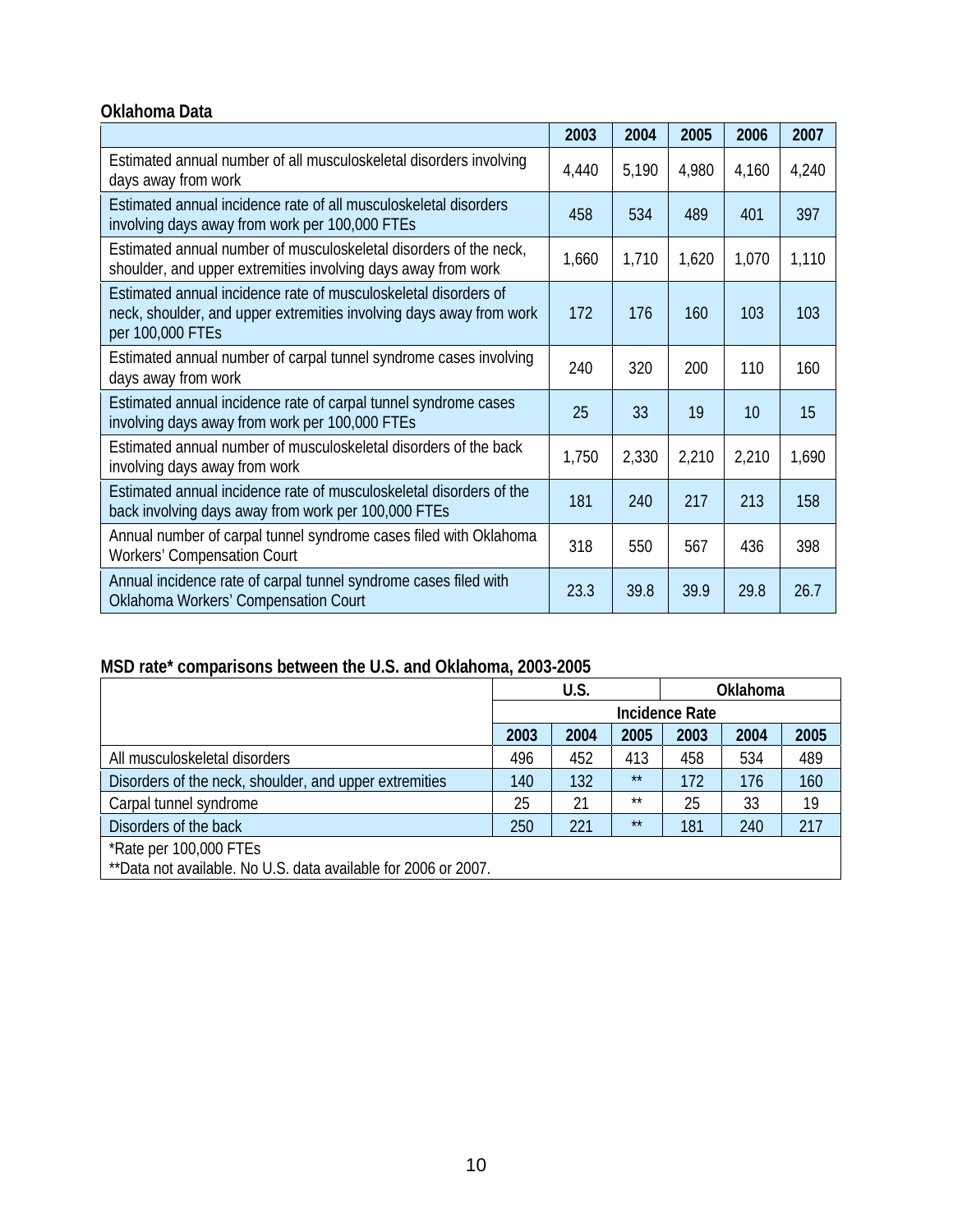# <span id="page-14-1"></span><span id="page-14-0"></span>**Indicator 9. Hospitalizations from or with Pneumoconiosis Indicator 10. Mortality from or with Pneumoconiosis**

## **Background**

Occupational lung disease, the number one workrelated illness, frequently may not be curable, but is always preventable.18 Because most pneumoconioses are attributable to occupational exposure, controlling dust exposure is the single most effective prevention strategy, in addition to good ventilation and protective equipment.3 Types of pneumoconioses include asbestosis (exposure to microscopic asbestos fibers), coal workers' pneumoconiosis ("black lung disease"; inhalation of coal dust), and silicosis (exposure to free crystalline silica), and these conditions may lead to complications such as respiratory infections/failure, renal disease, lung cancer, and emphysema.3,19 From 1995-2004, there were over 28,000 deaths from all pneumoconioses combined (median age=78 years). Ninety-seven percent of deaths were among males and 94% were white. Coal mining and construction were the most frequently recorded industries on the death certificates.19

#### **Data Source**

Indicator 9. Oklahoma inpatient hospital discharge database

Indicator 10. Oklahoma Vital Statistics

# **Demographic Group**

Indicator 9. Residents 15 years of age and older

Indicator 10. Residents 15 years of age and older

# **Inclusion Criteria**

Indicator 9. Persons with any ICD-9-CM diagnosis code of 500 (coal workers' pneumoconiosis), 501 (asbestosis), 502 (silicosis), and 503, 504, 505 (other and unspecified pneumoconiosis)

Indicator 10. Persons with an underlying or contributing ICD-10 cause of death code of J60 (coal workers' pneumoconiosis), J61 (asbestosis), J62.0-J62.8 (silicosis), and J63.0-J63.8, J64, J65, J66.0-J66.8 (other and unspecified pneumoconiosis)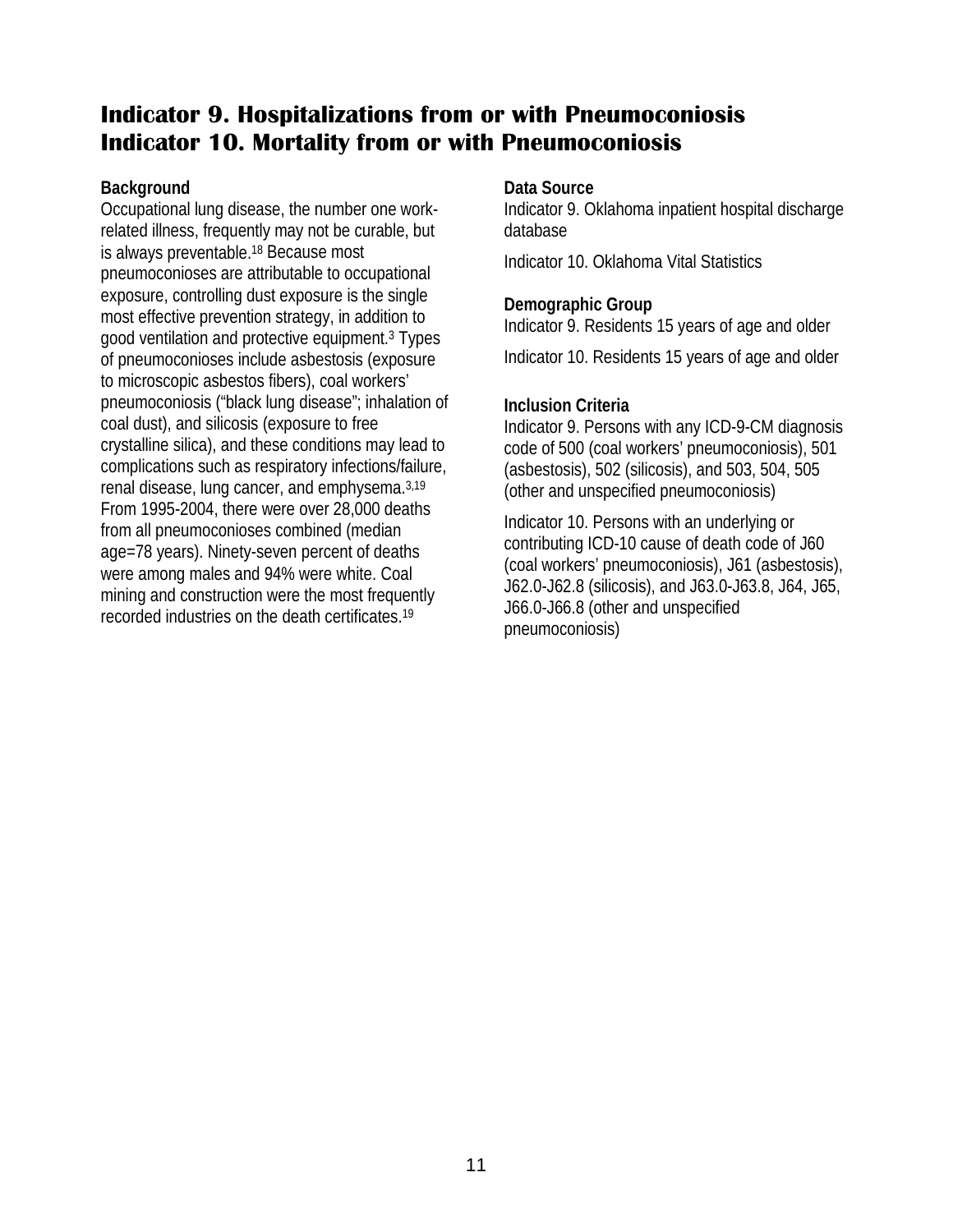# **Oklahoma Data**

|                                                                                                           | 2003           | 2004           | 2005           | 2006           | 2007           |
|-----------------------------------------------------------------------------------------------------------|----------------|----------------|----------------|----------------|----------------|
| Annual number of total pneumoconiosis hospital discharges                                                 | 148            | 181            | 146            | 138            | 169            |
| Annual rate of total pneumoconiosis hospital discharges                                                   | 53.1           | 64.4           | 52.0           | 48.7           | 59.0           |
| Annual age-standardized rate of total pneumoconiosis<br>hospitalizations                                  | 51.3           | 64.3           | 49.6           | 46.4           | 56.2           |
| Annual number of coal workers' pneumoconiosis hospital discharges                                         | 47             | 37             | 27             | 22             | 21             |
| Annual rate of coal workers' pneumoconiosis hospital discharges per<br>million residents                  | 16.9           | 13.2           | 9.6            | 7.8            | 7.3            |
| Annual age-standardized rate of coal workers' pneumoconiosis<br>hospital discharges per million residents | 16.4           | 13.1           | 9.1            | 7.1            | 6.6            |
| Annual number of asbestosis hospital discharges                                                           | 79             | 122            | 105            | 113            | 126            |
| Annual rate of asbestosis hospital discharges per million residents                                       | 28.4           | 43.4           | 37.4           | 39.9           | 44.0           |
| Annual age-standardized rate of asbestosis hospital discharges per<br>million residents                   | 27.2           | 43.3           | 35.6           | 37.9           | 42.3           |
| Annual number of silicosis hospital discharges                                                            | 21             | 19             | 13             | 20             | 19             |
| Annual rate of silicosis hospital discharges per million residents                                        | 7.5            | 6.8            | 4.6            | 7.1            | 6.6            |
| Annual age-standardized rate of silicosis hospital discharges per<br>million residents                    | 7.3            | 6.9            | 4.5            | 7.0            | 6.3            |
| Annual number of other and unspecified pneumoconiosis hospital<br>discharges                              | $\overline{2}$ | 3              | 3              | 6              | 5              |
| Annual number of total pneumoconiosis deaths                                                              | 12             | 13             | 14             | 30             | 14             |
| Annual total pneumoconiosis death rate per million residents                                              | 4.3            | 4.6            | 5.0            | 10.6           | 4.9            |
| Annual age-standardized total pneumoconiosis death rate per million<br>residents                          | 4.2            | 4.7            | 4.7            | 10.4           | 4.7            |
| Annual number of coal workers' pneumoconiosis deaths                                                      | 1              | 4              | 3              | 7              | $\overline{2}$ |
| Annual number of asbestosis deaths                                                                        | 9              | 8              | 8              | 21             | 11             |
| Annual asbestosis death rate per million residents                                                        | 3.2            | 2.8            | 2.9            | 7.4            | 3.8            |
| Annual age-standardized asbestosis death rate per million residents                                       | 3.1            | 2.8            | 2.7            | 7.1            | 3.6            |
| Annual number of silicosis deaths                                                                         | 1              | 1              | $\overline{2}$ | 1              | $\mathbf{1}$   |
| Annual number of other and unspecified pneumoconiosis deaths                                              | 1              | $\overline{0}$ | $\overline{1}$ | $\overline{1}$ | $\overline{0}$ |

# **Pneumoconiosis age-standardized rate\* comparisons between the U.S. and Oklahoma, 2003-2005**

|                                                                |                              | U.S.  |       | Oklahoma |      |      |  |
|----------------------------------------------------------------|------------------------------|-------|-------|----------|------|------|--|
|                                                                | <b>Age-Standardized Rate</b> |       |       |          |      |      |  |
|                                                                | 2003                         | 2004  | 2005  | 2003     | 2004 | 2005 |  |
| Total pneumoconiosis hospitalization                           | 90.4                         | 117.7 | $***$ | 51.3     | 64.3 | 49.6 |  |
| Coal workers' pneumoconiosis hospitalization                   | 30.3                         | 23.5  | $***$ | 16.4     | 13.1 | 9.1  |  |
| Asbestosis hospitalization                                     | 54.6                         | 92.0  | $***$ | 27.2     | 43.3 | 35.6 |  |
| Silicosis hospitalization                                      | 4.1                          | 5.0   | $***$ | 7.3      | 6.9  | 4.5  |  |
| Total pneumoconiosis mortality                                 | 11.5                         | 10.9  | $***$ | 4.2      | 4.7  | 4.7  |  |
| Asbestosis mortality                                           | 6.4                          | 6.3   | $***$ | 3.1      | 2.8  | 2.7  |  |
| *Rate per million residents                                    |                              |       |       |          |      |      |  |
| **Data not available. No U.S. data available for 2006 or 2007. |                              |       |       |          |      |      |  |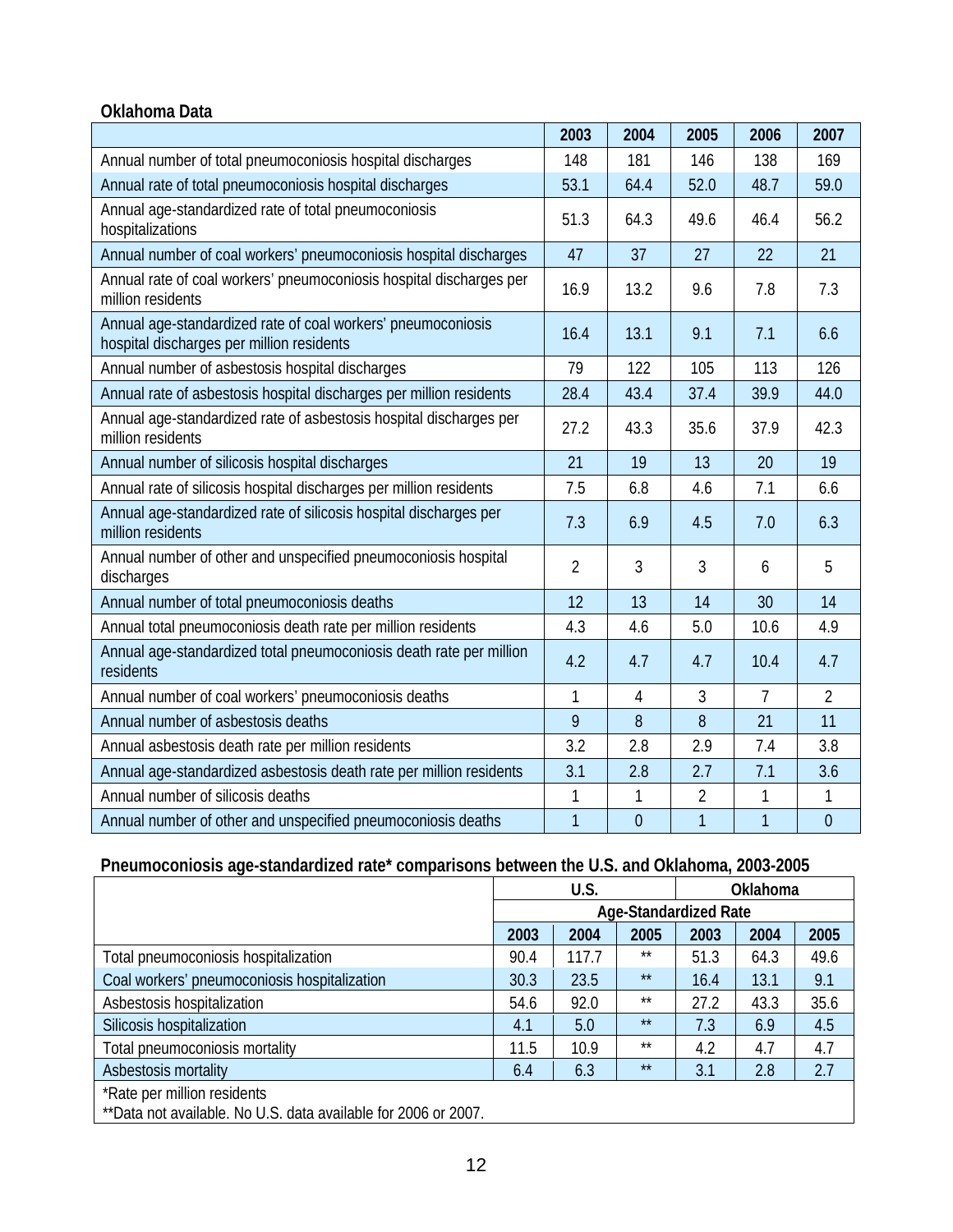# <span id="page-16-0"></span>**Indicator 11. Acute Work-Related Pesticide-Associated Illness and Injury Reported to Poison Control Centers**

# **Background**

In 1995, the Environmental Protection Agency implemented a regulation mandating that farmers, pesticide applicators, and farmworkers be educated about the health effects of pesticide exposure and the need for medical treatment for such effects (Agricultural Worker Protection Standard 40 CFR Parts 156 and 170). After one year, meetings were held across the U.S. to evaluate implementation and progress. One resounding conclusion was the need for better recognition, diagnosis, and treatment of pesticide-related poisonings.20

Pesticides, by design, are made to kill and cause harm to living organisms; as a result, workers in certain occupations may be exposed to pesticides either in preparing them for use, in applying them, or in entering areas post application.20 In a study using 1998-1999 pesticide surveillance data from the Sentinel Event Notification System for Occupational Risks (SENSOR) program, these poisonings were found to be a particular health problem in agriculture, which had an illness incidence rate of 18.2 per 100,000 FTEs, compared to 0.53 per 100,000 FTEs in non-agricultural industries.21 Insecticides were responsible for 49% of illnesses and nearly 30% were ranked as moderately severe. Incidence rates peaked among the 20-24 year age group and, in most cases, exposure occurred during routine work activities not involving pesticide application.21

# **Data Source**

American Association of Poison Control Centers/Oklahoma Poison Control Center

## **Demographic Group**

Employed residents 16 years and older

#### **Inclusion Criteria**

Oklahoma Poison Control Center callers who meet the following criteria: 1) the reason for the call is occupational or the exposure site is a workplace; 2) the medical outcome is minor effect, moderate effect, major effect, death, not followed (minimal clinical effects possible), or unable to follow (judged as a potentially toxic exposure); and 3) the exposure is to an agent in one of the generic pesticide categories (disinfectants, non-medicinal fungicides, fumigants, herbicides, insecticides, repellents, and rodenticides). Cases are excluded if they were exposed to more than one product or if the reason for the exposure was suspected suicide, intentional abuse, intentional or malicious action, or for an unknown reason.



| Oklahoma Data*                                                                                              |      |      |      |
|-------------------------------------------------------------------------------------------------------------|------|------|------|
|                                                                                                             | 2003 | 2004 | 2005 |
| Annual number of reported work-related<br>pesticide poisoning cases                                         | 53   | 47   | 45   |
| Annual incidence rate of reported work-related<br>pesticide poisoning cases per 100,000 employed<br>persons | 3.3  | 29   | 27   |
| *Data not available for 2006 or 2007.                                                                       |      |      |      |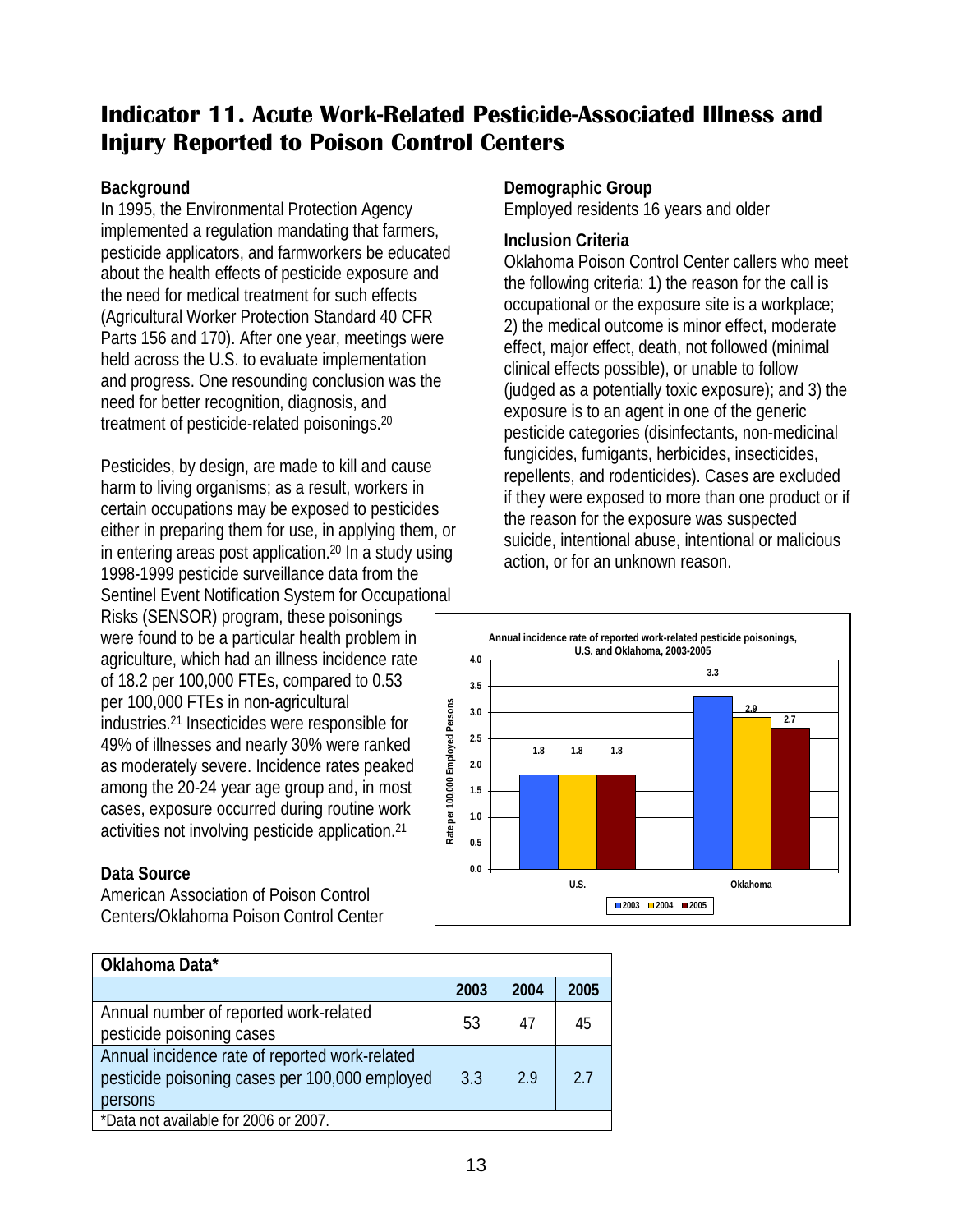# <span id="page-17-0"></span>**Indicator 12. Incidence of Malignant Mesothelioma**

## **Background**

Mesothelioma, a rare form of cancer, is typically caused by exposure to asbestos and related fibers.3 Approximately 2,500 deaths occur every year, 20% of which are female.19 With a long latency period, most people diagnosed with malignant mesothelioma are over 50 years of age and are already in an advanced stage of the disease.18 In most cases, exposure to the carcinogenic material is generally of long duration; however, people (e.g., family members) living with someone who works with asbestos can also be at risk.18 From 1999- 2004, occupations with elevated mesothelioma mortality included plumbers, pipefitters, steamfitters, janitors and cleaners, carpenters, electricians, and elementary school teachers.<sup>19</sup>

**Data Source:**  Oklahoma Central Cancer Registry

**Demographic Group** Residents 15 years of age and older

#### **Inclusion Criteria**

Persons who have an ICD-O-3 histology code of 9050-9053



|                                                                              | 2003 | 2004 | 2005 | 2006 | 2007 |
|------------------------------------------------------------------------------|------|------|------|------|------|
| Annual number of incident mesothelioma cases                                 | 28   | 28   | 28   | 41   | 35   |
| Annual mesothelioma incidence rate per million<br><b>residents</b>           | 10.1 | 10.0 | 10.0 | 14.5 | 122  |
| Annual age-standardized mesothelioma incidence<br>rate per million residents | 9.7  | 10.0 | 9.2  | 141  | 115  |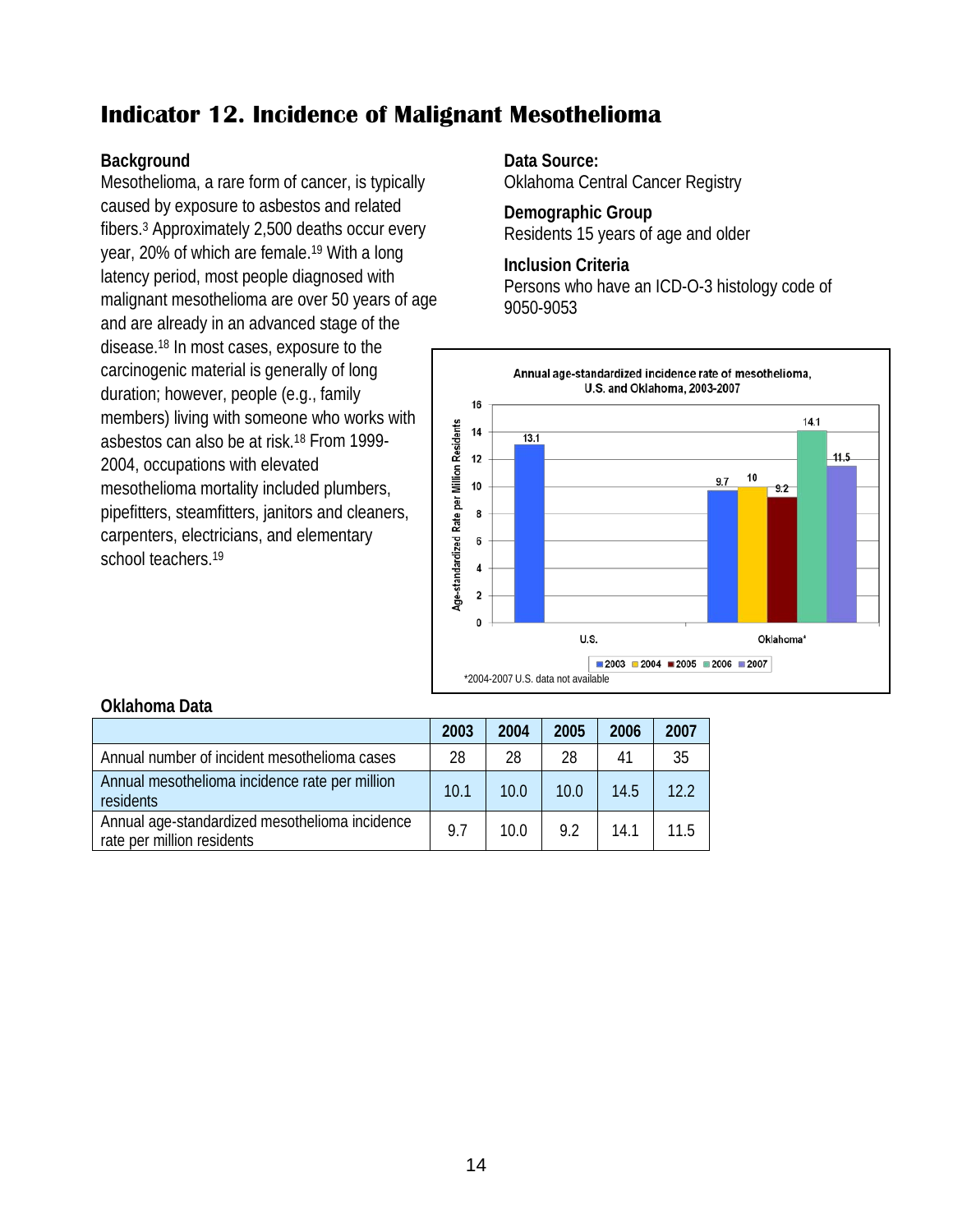# <span id="page-18-0"></span>**Indicator 13. Elevated Blood Lead Levels Among Adults**

Lead exposure has long been recognized as a health hazard, and recent research suggests the symptoms of lead exposure occur at levels lower than previously recommended. 22,23 Mainly an occupational health problem, 90%-95% of adults with elevated blood lead levels are exposed in their working environments.3,23 The highest number of elevated blood lead levels were among workers involved in manufacturing storage batteries; mining of lead ores; manufacturing of primary batteries (dry and wet); and painting and paperhanging.23 Elevated blood lead levels can produce numerous complications, including anemia, hypertension, kidney problems, decreased fertility, increased miscarriages, and nervous system dysfunction. Workers can also unknowingly expose their family by bringing home lead from the workplace. In 2007, 38 states participating in the Adult Blood Lead Epidemiology and Surveillance Program reported 9,871 resident adults with elevated blood lead levels greater or equal to 25 µg/dL.<sup>23</sup>

#### **Data Source**

Adult Blood Lead Epidemiology and Surveillance Program

#### **Demographic Group**

Residents 16 years of age and older

## **Inclusion Criteria**

Blood lead levels greater than or equal to 25 μg/dL and greater than or equal to 40 µg/dL; all cases regardless of occupational exposure status are included.

| Oklahoma Data |  |
|---------------|--|
|---------------|--|

|                                                                                                                                       | 2003 | 2004 | 2005 | 2006 | 2007 |
|---------------------------------------------------------------------------------------------------------------------------------------|------|------|------|------|------|
| Annual number of residents with elevated blood lead levels greater<br>than or equal to 25 µg/dL                                       | 85   | 74   | 55   | 65   | 31   |
| Annual prevalence rate of residents with elevated blood lead levels<br>greater than or equal to 25 µg/dL per 100,000 employed persons | 5.3  | 4.5  | 3.3  | 3.9  | 1.9  |
| Annual number of incident cases of residents with elevated blood lead<br>levels greater than or equal to 25 µg/dL                     | 48   | 46   | 26   | 39   | 10   |
| Annual incidence rate of residents with elevated blood lead levels<br>greater than or equal to 25 µg/dL per 100,000 employed persons  | 3.0  | 2.8  | 1.6  | 2.3  | 0.6  |
| Annual number of residents with blood lead levels greater than or<br>equal to 40 µg/dL                                                | 19   | 24   | 19   | 10   | 3    |
| Annual prevalence rate of residents with blood lead levels greater than<br>or equal to 40 µg/dL per 100,000 employed persons          | 1.2  | 1.5  | 1.2  | 0.6  |      |
| Annual number of incident cases of residents with blood lead levels<br>greater than or equal to 40 µg/dL                              | 6    | 11   | 14   | 5    |      |
| Annual incidence rate of residents with blood lead levels greater than<br>or equal to 40 µg/dL per 100,000 employed persons           | 0.4  | 0.7  | 0.9  | 0.3  |      |
| *Rate not calculated due to small number.                                                                                             |      |      |      |      |      |

#### **Blood lead rate\* comparisons between the U.S. and Oklahoma, 2003-2005**

|                                                             |      | U.S.    |       | <b>Oklahoma</b> |      |      |  |  |  |
|-------------------------------------------------------------|------|---------|-------|-----------------|------|------|--|--|--|
|                                                             | 2003 | 2004    | 2005  | 2003            | 2004 | 2005 |  |  |  |
| Greater than or equal to 25 µg/dL                           |      |         |       |                 |      |      |  |  |  |
| Prevalence rate                                             | 8.2  | 7.5     | $**$  | 5.3             | 4.5  | 3.3  |  |  |  |
| Incidence rate                                              | 5.1  | 4.7     | $**$  | 3.0             | 2.8  | 1.6  |  |  |  |
| Greater than or equal to 40 µg/dL                           |      |         |       |                 |      |      |  |  |  |
| Prevalence rate                                             | 1.4  | $1.2\,$ | $***$ | 1.2             | 1.5  | 1.2  |  |  |  |
| Incidence rate                                              | 0.8  | 0.7     | **    | 0.4             | 0.7  | 0.9  |  |  |  |
| *Rate per 100,000 employed persons                          |      |         |       |                 |      |      |  |  |  |
| **Data not available. No U.S. data available for 2005-2007. |      |         |       |                 |      |      |  |  |  |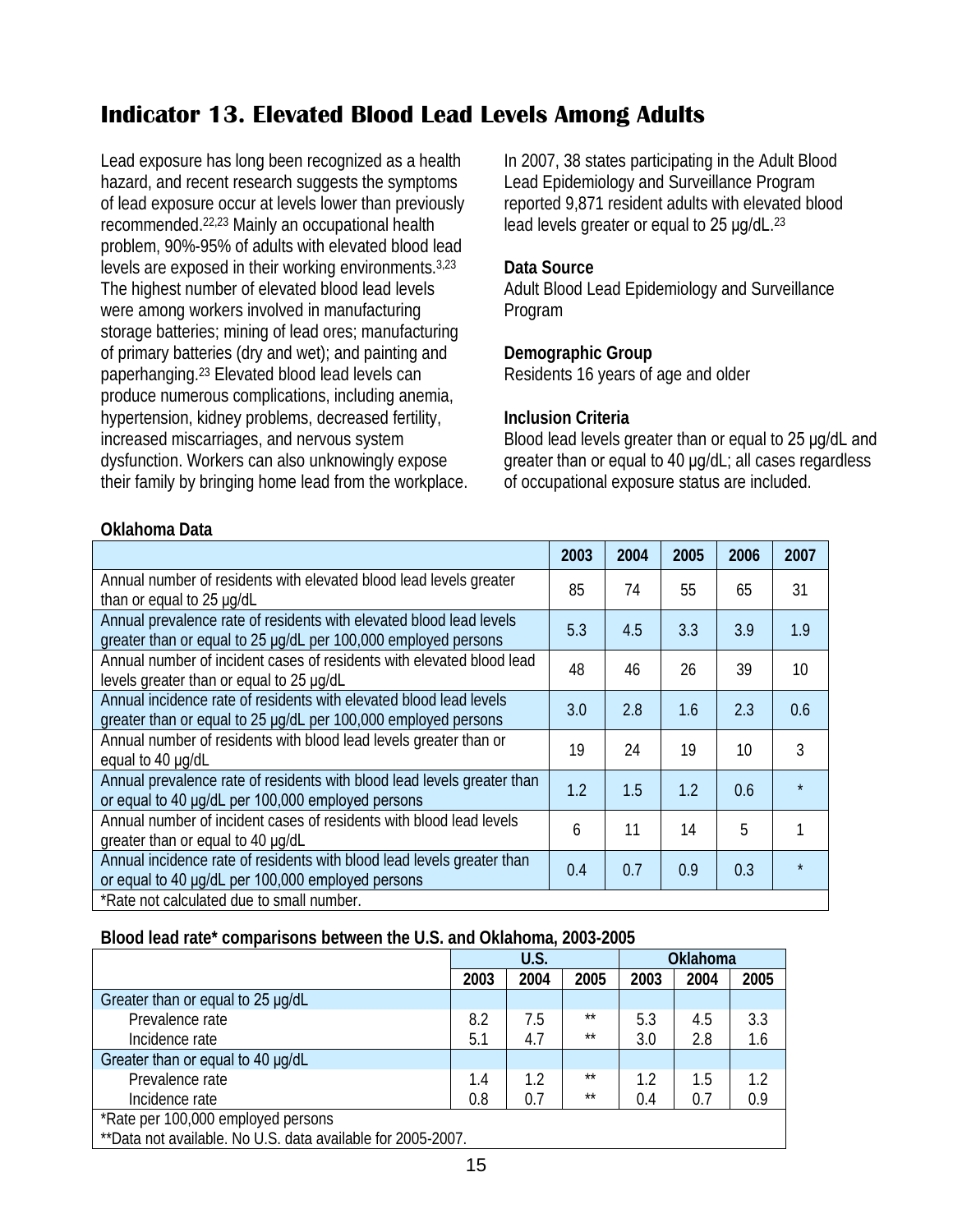# <span id="page-19-1"></span><span id="page-19-0"></span>**Indicator 14. Percentage of Workers Employed in Industries at High Risk for Occupational Morbidity Indicator 15. Percentage of Workers Employed in Occupations at High Risk of Occupational Morbidity Indicator 16. Percentage of Workers Employed in Industries and Occupations at High Risk for Occupational Mortality**

<span id="page-19-2"></span>Work-related injuries and illnesses are preventable and occupational hazards can be mediated and avoided; however, limited resources often impose unfortunate restrictions on businesses and industries. In order to help prioritize the allocation of resources, as well as identify the jobs that tend to drive overall occupational morbidity and

mortality rates, lists of occupations and industries at highest risk of fatal and nonfatal injuries have been identified.3 The tables below list the identified high-risk industries and occupations, as well as data for Oklahoma and the U.S. on the numbers of workers involved in them.

# **Industries at high risk for occupational morbidity (North American Industry Classification System [NAICS] Industry Title)**

Framing contractors Sugar manufacturing Fluid milk manufacturing Creamery butter manufacturing Animal slaughtering and processing Cookie and cracker manufacturing Beverage and tobacco product manufacturing Rubber and plastic footwear manufacturing Wood products manufacturing All other converted paper product manufacturing Glass container manufacturing Concrete block and brick manufacturing Other concrete product manufacturing

Steel product manufacturing from purchased steel **Foundries** Cutlery and flatware manufacturing Plate work and fabricated structural product manufacturing Ornamental and architectural metal work manufacturing Spring and wire manufacturing Other metal valve and pipe fitting manufacturing Enameled iron and metal sanitary ware manufacturing All other miscellaneous fabricated metal product manufacturing Commercial laundry, dry cleaning, and pressing machine manufacturing

Industrial and commercial fan and blower manufacturing Overhead traveling crane, hoist, and monorail system manufacturing Motor vehicle manufacturing Motor vehicle body and trailer manufacturing Motor vehicle transmission and power train parts manufacturing Motor vehicle metal stamping Ship and boat building Beer, wine, and distilled alcoholic beverage merchant wholesalers Scheduled air transportation Urban transit systems Couriers and messengers General warehousing and storage Nursing and residential care facilities Amusement parks and arcades

# **Occupations at high risk of occupational morbidity (1990 Bureau of the Census Occupation Title)**

**Actors** Emergency medical technicians and paramedics Nursing, psychiatric, and home health aides First-line supervisors/managers of correctional officers **Firefighters** 

Fire inspectors Combined food preparation and serving workers, including fast food Food servers, non-restaurant Food preparation and serving related workers, all other Pest control workers Transportation attendants

Reservation and transportation ticket agents and travel clerks Cargo and freight agents Animal breeders Logging workers **Carpenters** Construction laborers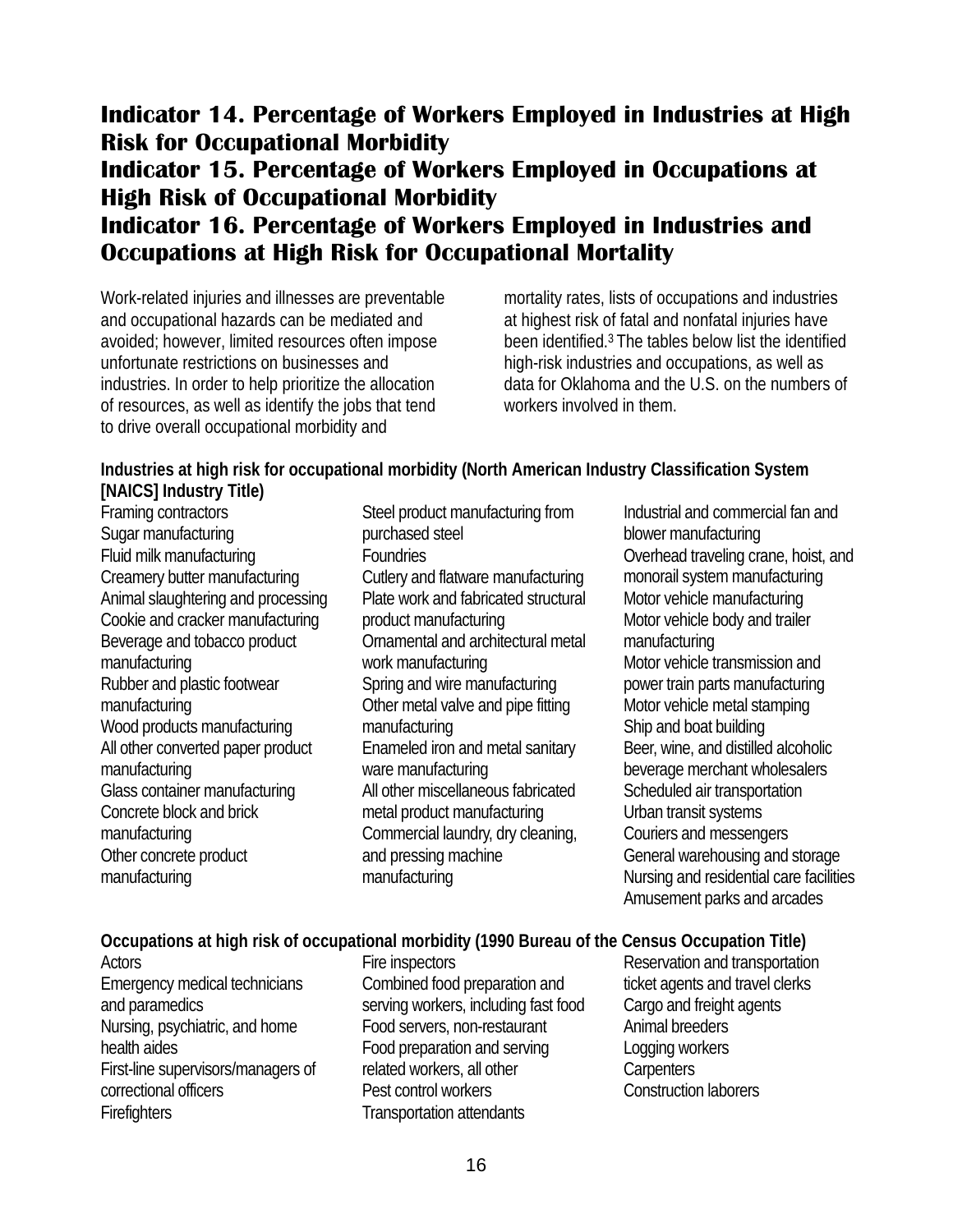Paving, surfacing, and tamping equipment operators Pile driver operators **Glaziers** Insulation workers Reinforcing iron and rebar workers Sheet metal workers Structural iron and steel workers Helpers, construction trades Septic tank servicers and sewer pipe cleaners Miscellaneous construction and related workers Derrick, rotary drill, and service unit operators, oil, gas, and mining Earth drillers, except oil and gas Roof bolters, mining Roustabouts, oil and gas Helpers, extraction workers Other extraction workers Electrical and electronics installers/repairers, transportation equipment Electrical and electronics installers/repairers, industrial and utility Aircraft mechanics and service technicians Heavy vehicle and mobile equipment service technicians and mechanics Miscellaneous vehicle and mobile equipment mechanics, installers, and repairers Heating, air conditioning, and refrigeration mechanics and **installers** Home appliance repairers

Maintenance and repair workers, general Maintenance workers, machinery Telecommunications line installers and repairers **Riggers** Signal and track switch repairers Helpers of installation, maintenance, and repair workers Aircraft structure, surfaces, rigging, and systems assemblers Engine and other machine assemblers Food/tobacco roasting, baking, and drying machine operators and tenders Food cooking machine operators and tenders Extruding/drawing machine setters, operators, and tenders, metal and plastic Rolling machine setters, operators, and tenders, metal and plastic Lathe and turning machine tool setters, operators, and tenders, metal and plastic Milling and planing machine setters, operators, and tenders, metal and plastic Metal furnace and kiln operators and tenders Molders and molding machine setters, operators, and tenders, metal and plastic Multiple machine tool setters, operators, and tenders, metal and plastic Layout workers, metal and plastic Bookbinders and bindery workers

Extruding and forming machine setters, operators, and tenders, synthetic and glass fibers Sawing machine setters, operators, and tenders, wood Woodworking machine setters, operators, and tenders, except sawing Crushing, grinding, polishing, mixing, and blending workers Cutting workers Extruding, forming, pressing, and compacting machine setters, operators, and tenders Cooling and freezing equipment operators and tenders Molders, shapers, and casters, except metal/plastic Tire builders Helpers for production workers Production workers, all other Ambulance drivers and attendants, except emergency medical technicians Driver/sales workers and truck drivers Railroad brake, signal, and switch operators Railroad conductors and yardmasters Sailors and marine oilers Ship engineers Other transportation workers Conveyor operators, tenders Laborers and freight, stock, and material movers, hand Machine feeders and offbearers Refuse and recyclable material collectors Shuttle car operators Material moving workers, all other

## **Industries at high risk for occupational mortality (2000 Bureau of the Census Industry Title)**

Crop production Animal production Logging Fishing, hunting, and trapping Support activities for agriculture and forestry

Oil and gas extraction Coal mining Nonmetallic mineral mining and quarrying Support activities for mining **Construction** 

Cement, concrete, lime, and gypsum product manufacturing Misc. nonmetallic mineral product manufacturing **Foundries** Sawmills and wood preservation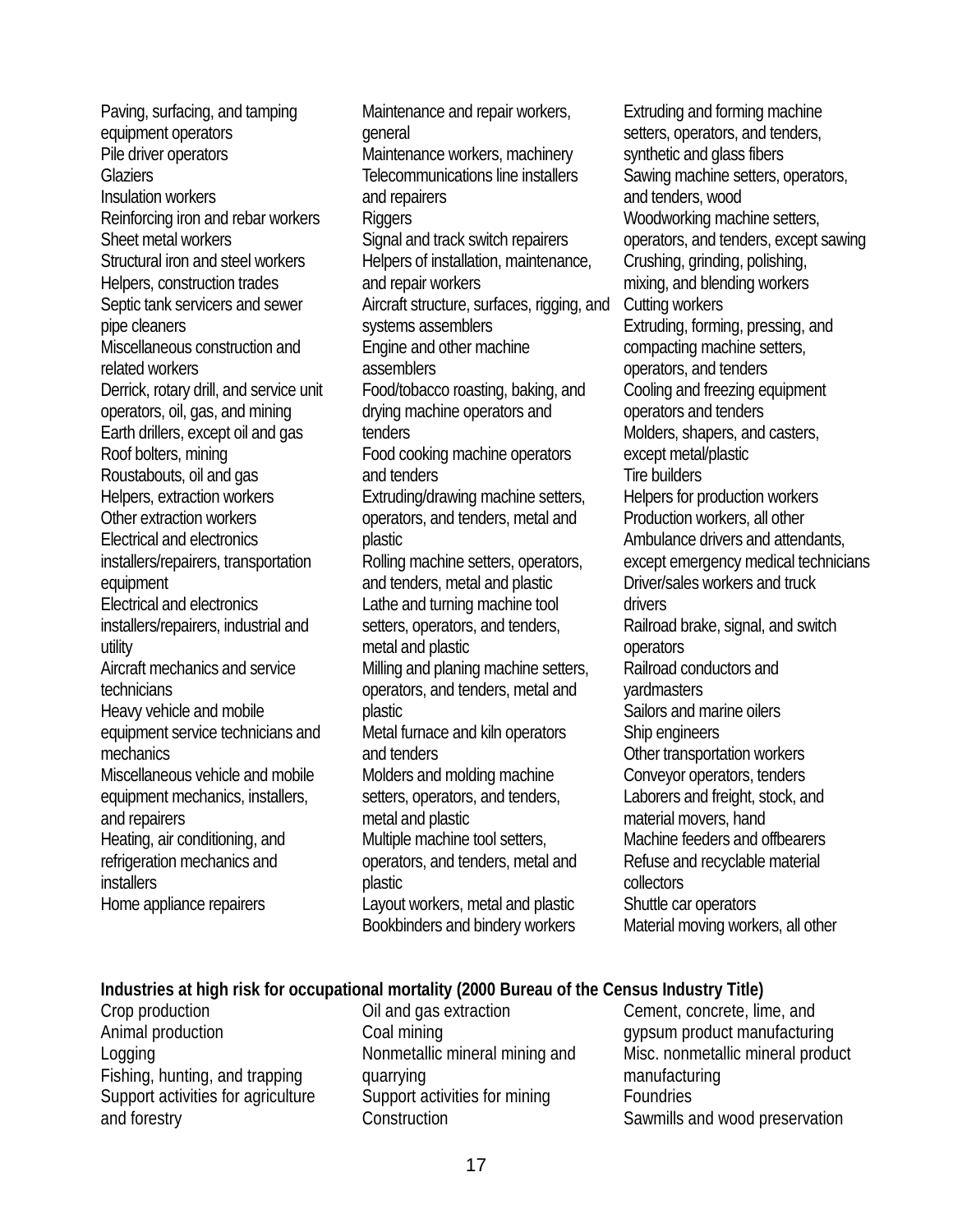- Veneer, plywood, and engineered wood product manufacturing Recyclable material, merchant wholesalers Farm product raw materials, merchant wholesalers Petroleum and petroleum product, merchant wholesalers Other motor vehicle dealers Fuel dealers
- Water transportation Truck transportation Taxi and limousine service Scenic and sightseeing transportation Services incidental to transportation Commercial, industrial, and other intangible assets rental and leasing Landscaping services
- Waste management and remediation services Recreational vehicle parks and camps, and rooming and boarding houses Drinking places, alcoholic beverages

#### **Occupations at high risk for occupational mortality (2000 Bureau of the Census Industry Title)**

Farm, ranch, and other agricultural managers Farmers and ranchers Petroleum engineers **Firefighters** Security guards and gaming surveillance officers Crossing guards First-line supervisors/managers of landscaping, lawn service, and groundskeeping workers Grounds maintenance workers Animal trainers First-line supervisors/managers of farming, fishing, and forestry workers Miscellaneous agricultural workers Fishers and related fishing workers Logging workers First-line supervisors/managers of construction traders and extraction workers **Boilermakers** Cement masons, concrete finishers, and terrazzo workers Construction laborers Paving, surfacing, and tamping equipment operators Operations engineers and other construction equipment operators **Electricians** Plasterers and stucco masons **Roofers** 

Structural iron and steel workers Helpers, construction trades Hazardous materials removal workers Miscellaneous construction and related workers Derrick, rotary drill, and service unit operators, oil, gas, and mining Earth drillers, except oil and gas Explosives workers, ordnance handling experts, and blasters Mining machine operators Roof bolters, mining Roustabouts, oil and gas Helpers, extraction workers Other extraction workers First-line supervisors/managers of mechanics, installers, and repairers Heavy vehicle and mobile equipment service technicians and mechanics Miscellaneous vehicle and mobile equipment mechanics, installers, and repairers Maintenance and repair workers, general Maintenance workers, machinery Electronic power-line installers and repairers Telecommunications line installers and repairers Commercial drivers

Helpers, installation, maintenance, and repair workers Water and liquid waste treatment plant and system operators Aircraft pilots and flight engineers Driver/sales workers and truck drivers Taxi drivers and chauffeurs Motor vehicle operators, all other Railroad brake, signal, and switch operators Railroad conductors and **vardmasters** Sailors and marine oilers Ship and boat captains and operators Crane and tower operators Dredge, excavating, and loading machine operators Pumping station operators Refuse and recyclable material collectors Material moving workers, all other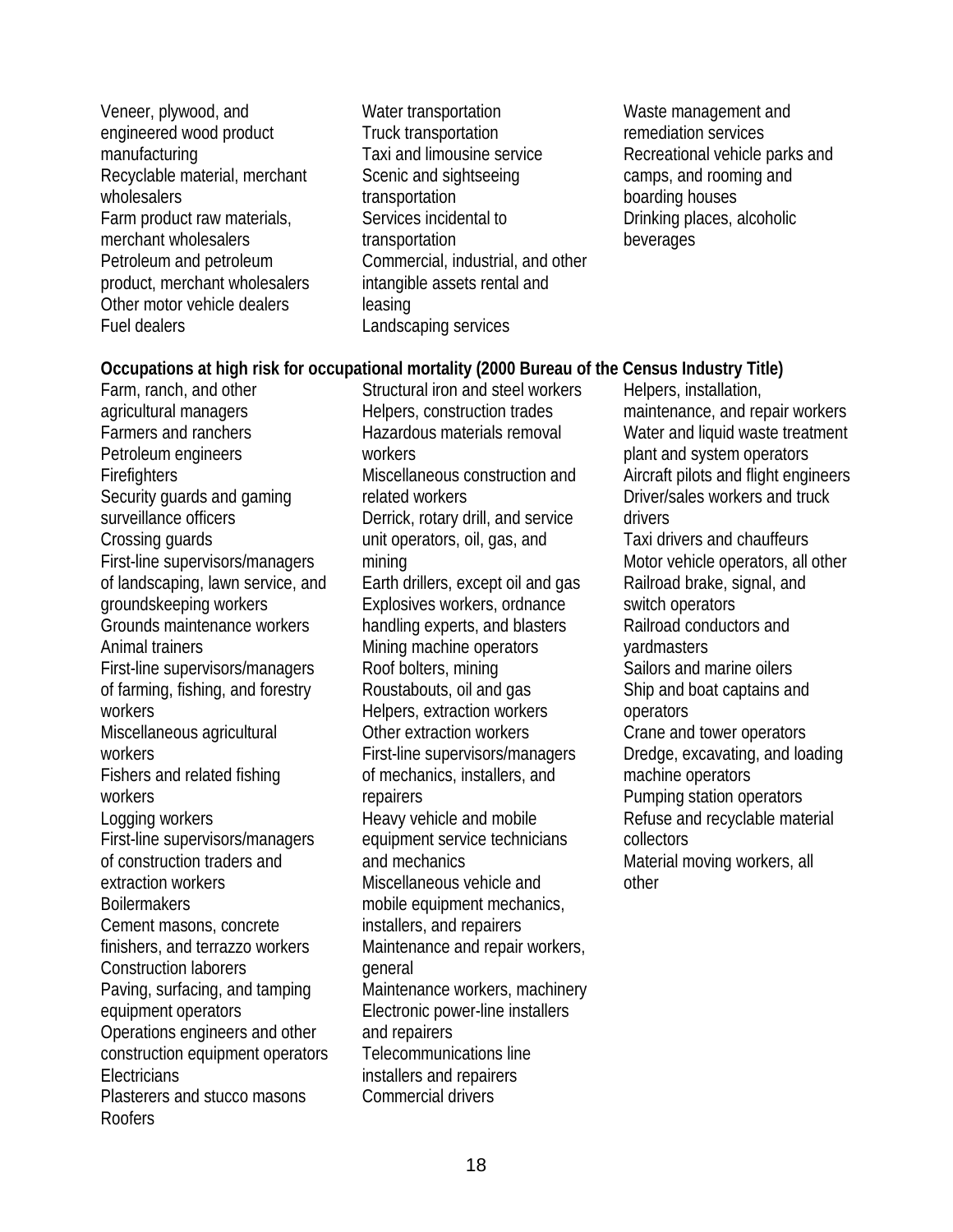| ັ                                                                                  | U.S.    |         |                                           |         |          |       | Oklahoma |       |       |       |  |
|------------------------------------------------------------------------------------|---------|---------|-------------------------------------------|---------|----------|-------|----------|-------|-------|-------|--|
|                                                                                    | 2003    | 2004    | 2005                                      | 2006    | 2007     | 2003  | 2004     | 2005  | 2006  | 2007  |  |
| Number of employed persons in<br>high morbidity risk industries<br>(in thousands)  | 7,557.6 | 7,553.4 | 7,636.1                                   | 7,745.3 | 7,739.3  | 81.0  | 84.1     | 83.0  | 83.3  | 94.6  |  |
| Percentage of employed persons<br>in high morbidity risk industries                | 6.7     | 6.6     | 6.6                                       | 6.5     | 6.4      | 6.8   | 7.0      | 6.8   | 6.5   | 7.2   |  |
| Number of employed persons in<br>high morbidity risk occupations<br>(in thousands) |         |         | 12,595.9   12,854.5   15,855.8   16,639.6 |         | 16,709.8 | 193.1 | 191.5    | 186.0 | 207.4 | 202.1 |  |
| Percentage of employed persons<br>in high morbidity risk occupations               | 12.2    | 12.4    | 11.2                                      | 11.5    | 11.4     | 12.1  | 11.7     | 11.2  | 12.4  | 12.1  |  |

# **High morbidity risk employment comparisons between the U.S. and Oklahoma, 2003-2007**

# **High mortality risk employment comparisons between the U.S. and Oklahoma, 2003-2007**

|                                                                                    | U.S.     |          |                                |                   |          |      | Oklahoma |                         |       |       |  |
|------------------------------------------------------------------------------------|----------|----------|--------------------------------|-------------------|----------|------|----------|-------------------------|-------|-------|--|
|                                                                                    | 2003     | 2004     | 2005                           | 2006              | 2007     | 2003 | 2004     | 2005                    | 2006  | 2007  |  |
| Number of employed persons in<br>high mortality risk occupations<br>(in thousands) | 12,763.1 | 13,170.7 |                                | 14,853.4 15,473.6 | 15,631.9 |      |          | $199.4$   204.5   214.6 | 225.2 | 225.3 |  |
| Percentage of employed persons<br>in high mortality risk occupations               | 11.0     | 11.0     | 10.5                           | 10.7              | 10.7     | 12.5 | 12.4     | 12.9                    | 13.5  | 13.5  |  |
| Number of employed persons in<br>high mortality risk industries<br>(in thousands)  | 17.922.7 |          | 18,724.4   20,091.8   20,851.0 |                   | 21,046.7 |      |          | 256.0 269.7 291.3       | 302.8 | 275.7 |  |
| Percentage of employed persons<br>in high mortality risk industries                | 15.0     | 15.6     | 14.2                           | 14.4              | 14.4     | 16.1 | 16.4     | 17.5                    | 18.2  | 16.5  |  |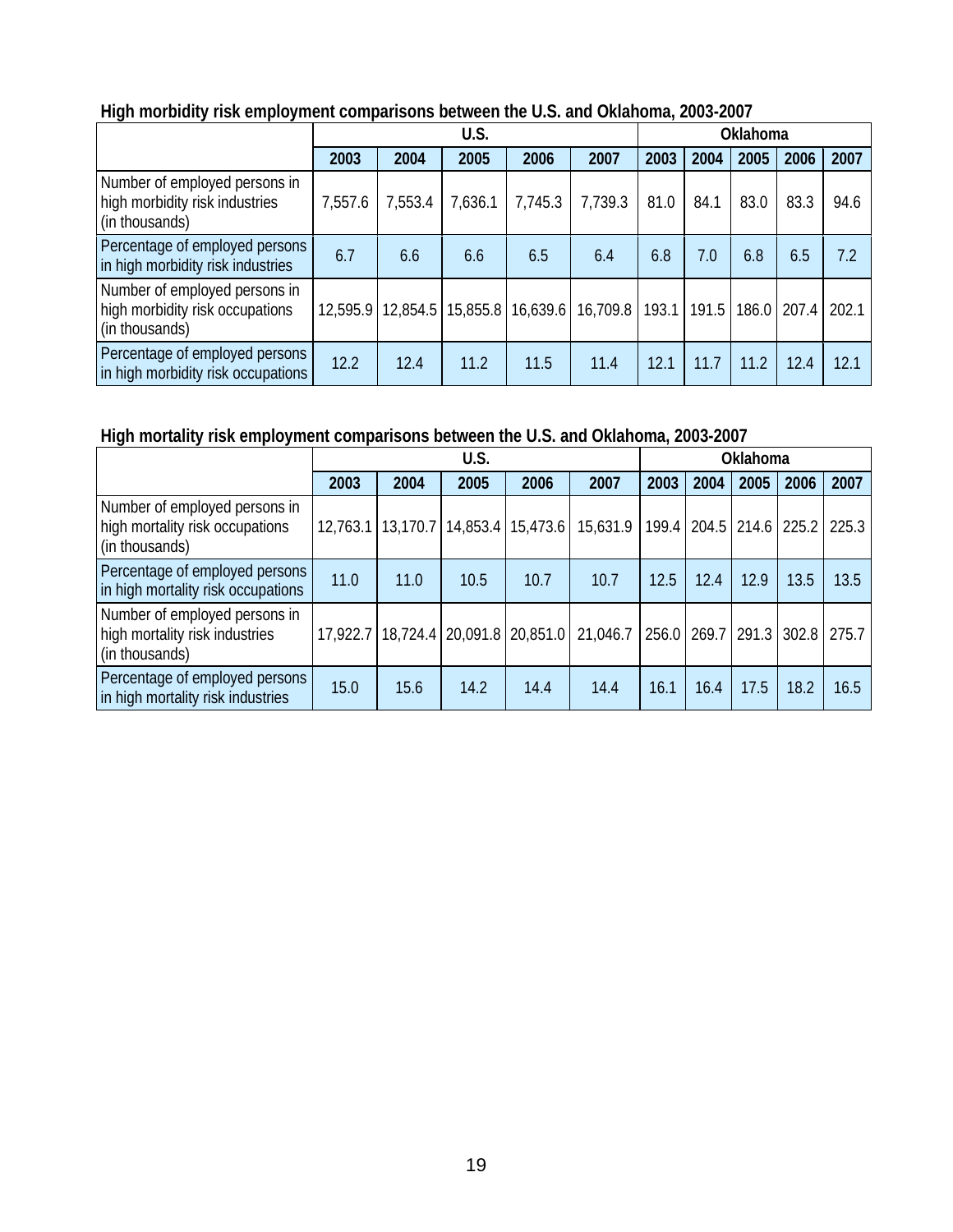# <span id="page-23-1"></span><span id="page-23-0"></span>**Indicator 17. Occupational Safety and Health Professionals Indicator 18. Occupational Safety and Health Administration Enforcement Activities Indicator 19. Workers' Compensation Awards**

<span id="page-23-2"></span>Prevention education, safety analyses, enforcement of laws and regulations, and prompt medical attention are all important components to reducing the burden of occupational illness and injury. A sufficient number of personnel trained in occupational health preventive services is critical for each state in addressing work-related injuries and illnesses. Occupational safety and health professionals provide primary, secondary, and tertiary prevention services, ranging from workplace evaluations and safety assessments to onsite occupational health care and appropriate, timely treatment of injuries. Identifying a deficiency among certain types of service professionals may indicate a need to increase educational, recruitment, or retention efforts for that profession.

Another part of occupational safety and health prevention efforts are the enforcement activities of the Occupational Safety and Health Administration (OSHA). Charged with the mission to "assure so

far as possible every working man and woman in the nation safe and healthful working conditions," OSHA's activities are varied and include standards development, prevention education, compliance assistance, and enforcement (i.e., inspections and investigations).3

Without adequate prevention measures, the socioeconomic impact of occupational illnesses and injuries can be tremendous. Adverse occupational events translate into a wide array of physical, mental, and economic sequelae that affect the employee, employer, and their families, in addition to larger infrastructures, such as the health care and workers' compensation systems. Although not all workers are covered (e.g., selfemployed, other workers exempt from coverage) by workers' compensation or file a claim for compensation if injured, workers' compensation awards can be used as a gross measure of the burden of occupational injuries and illnesses.3

| Selected occupational safety and health professionals in Oklahoma, 2003-2007 |
|------------------------------------------------------------------------------|
|------------------------------------------------------------------------------|

|                                                                                                        | 2003 | 2004 | 2005 | 2006 | 2007 |
|--------------------------------------------------------------------------------------------------------|------|------|------|------|------|
| Number of board certified occupational medicine physicians                                             | 29   | 29   | 29   | 29   | 30   |
| Number of members of the American College of Occupational and<br>Environmental Medicine (ACOEM)        | 76   | 67   | 56   | 57   | 55   |
| Number of board certified occupational health nurses                                                   | 43   | 42   | 39   | 44   | 42   |
| Number of member nurses of the American Association of Occupational<br>Health Nurses (AAOHN)           | 48   | 66   | 62   | 59   | 51   |
| Number of board certified industrial hygienists                                                        | 47   | 42   | 48   | 52   | 51   |
| Number of industrial hygienist members of the American Industrial Hygiene<br><b>Association (AIHA)</b> | 118  | 101  | 96   | 89   | 77   |
| Number of board certified safety health professionals                                                  | 115  | 119  | 121  | 126  | 137  |
| Number of safety engineer members of the American Society of Safety<br>Engineers (ASSE)                | 507  | 633  | 803  | 654  | 625  |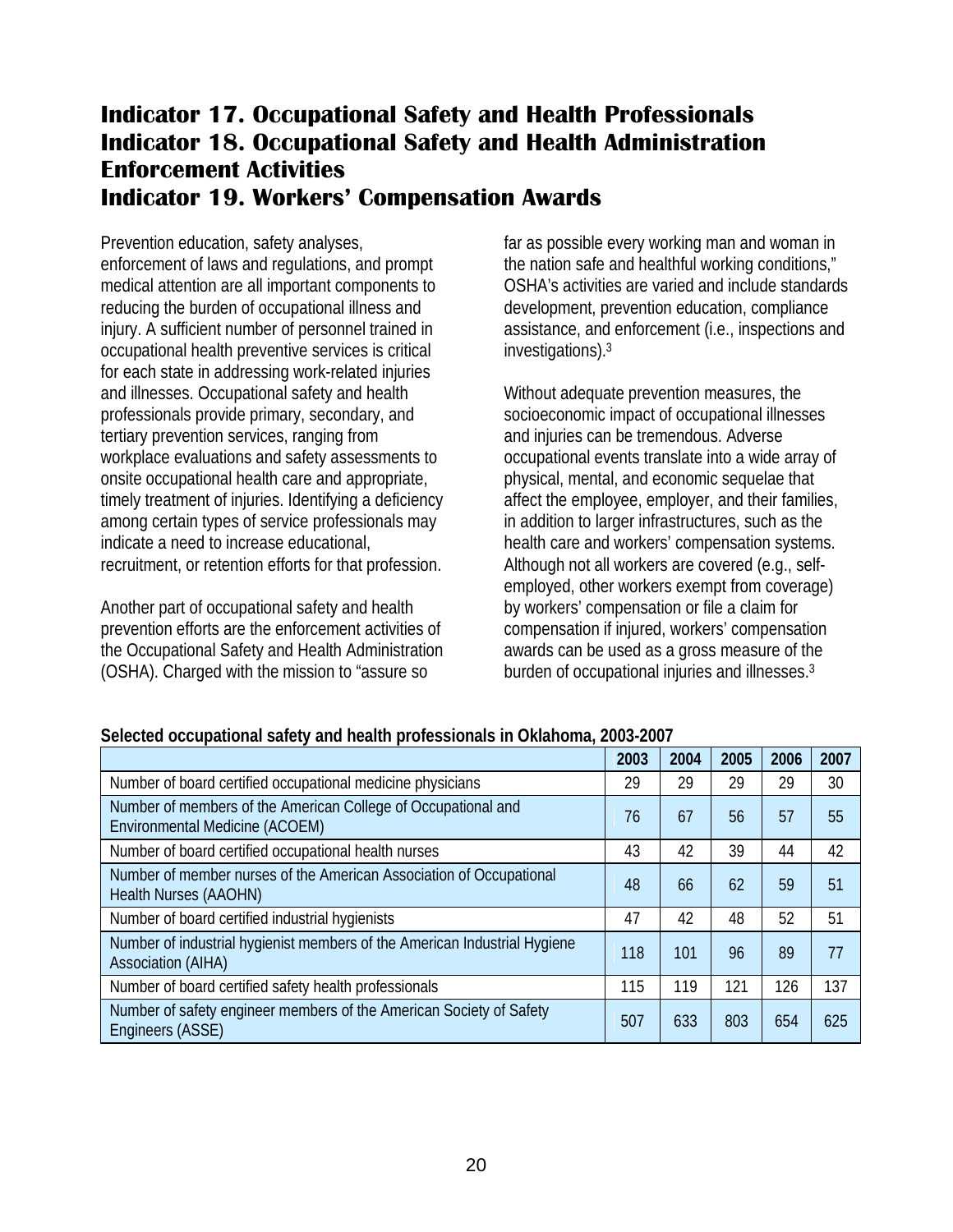|                                                     | U.S. |      |      |      |      | Oklahoma |      |      |      |      |
|-----------------------------------------------------|------|------|------|------|------|----------|------|------|------|------|
|                                                     | 2003 | 2004 | 2005 | 2006 | 2007 | 2003     | 2004 | 2005 | 2006 | 2007 |
| Board certified occupational<br>medicine physicians | 1.7  | 1.8  | 1.8  | 1.8  | 1.9  | 1.8      | 1.8  | 1.8  | 1.7  | 1.8  |
| <b>ACOEM</b> members                                | 4.0  | 4.0  | 3.5  | 3.3  | 3.1  | 4.8      | 4.1  | 3.4  | 3.4  | 3.3  |
| Board certified occupational<br>health nurses       | 4.6  | 4.6  | 4.5  | 4.8  | 4.1  | 2.7      | 2.6  | 2.4  | 2.6  | 2.5  |
| <b>AAOHN</b> members (nurses)                       | 5.9  | 6.8  | 6.4  | 6.1  | 5.8  | 3.0      | 4.0  | 3.8  | 3.5  | 3.1  |
| Board certified industrial hygienists               | 4.9  | 4.3  | 4.9  | 4.8  | 4.7  | 2.9      | 2.6  | 2.9  | 3.1  | 3.1  |
| AIHA members (industrial hygienists)                | 8.0  | 7.9  | 7.6  | 7.2  | 6.2  | 7.4      | 6.2  | 5.8  | 5.3  | 4.7  |
| Board certified safety professionals                | 7.3  | 7.5  | 7.5  | 7.5  | 7.6  | 7.2      | 7.3  | 7.3  | 7.6  | 8.3  |
| ASSE members (safety engineers)                     | 21.8 | 23.6 | 25.9 | 22.0 | 21.5 | 31.7     | 38.8 | 48.5 | 39.3 | 37.8 |

## **Number of selected occupational safety and health professionals per 100,000 employees, U.S. and Oklahoma, 2003-2007**

# **OSHA enforcement activities, Oklahoma, 2003-2007**

|                                                                                              | 2003   | 2004   | 2005   | 2006   | 2007   |
|----------------------------------------------------------------------------------------------|--------|--------|--------|--------|--------|
| Annual number of establishments inspected by Federal/State OSHA                              | 624    | 631    | 642    | 792    | 697    |
| Total number of establishments under OSHA jurisdiction                                       | 91,611 | 92,465 | 94,703 | 94,714 | 97,344 |
| Estimated percentage of all establishments under OSHA jurisdiction<br>inspected by OSHA      | 0.7    | 0.7    | 0.7    | 0.8    | 0.7    |
| Annual number of employees whose work areas were inspected by<br><b>OSHA</b>                 | 23,161 | 31,743 | 45,096 | 19.955 | 15,864 |
| Estimated percentage of employees under OSHA jurisdiction whose<br>work areas were inspected | 2.0    | 2.8    | 3.8    | 1.1    | 1.1    |

# **OSHA enforcement activities, U.S. and Oklahoma, 2003-2007**

|                                                                                                    | U.S.   |                           |        |         |         |      | Oklahoma    |      |      |      |  |
|----------------------------------------------------------------------------------------------------|--------|---------------------------|--------|---------|---------|------|-------------|------|------|------|--|
|                                                                                                    | 2003   | 2004                      | 2005   | 2006    | 2007    |      | 2003   2004 | 2005 | 2006 | 2007 |  |
| Annual number of establishments<br>inspected by Federal/State OSHA                                 | 99,153 | 96,838                    | 96,238 | 107,610 | 104,010 | 624  | 631         | 642  | 792  | 697  |  |
| Estimated percentage of all<br>establishments under OSHA<br>jurisdiction inspected by OSHA         | 1.3    | 1.2                       | 1.1    | 1.2     | 1.2     | 0.7  | 0.7         | 0.7  | 0.8  | 0.7  |  |
| Annual number of employees<br>whose work areas were inspected<br>by OSHA (in thousands)            |        | $3,915.5$ 3,905.9 3,777.7 |        | 3,756.1 | 3,769.9 | 23.2 | 31.7        | 45.1 | 19.9 | 15.9 |  |
| Estimated percentage of<br>employees under OSHA<br>jurisdiction whose work areas<br>were inspected | 3.1    | 3.0                       | 2.9    | 2.8     | 2.8     | 2.0  | 2.8         | 3.8  | 1.1  | 1.1  |  |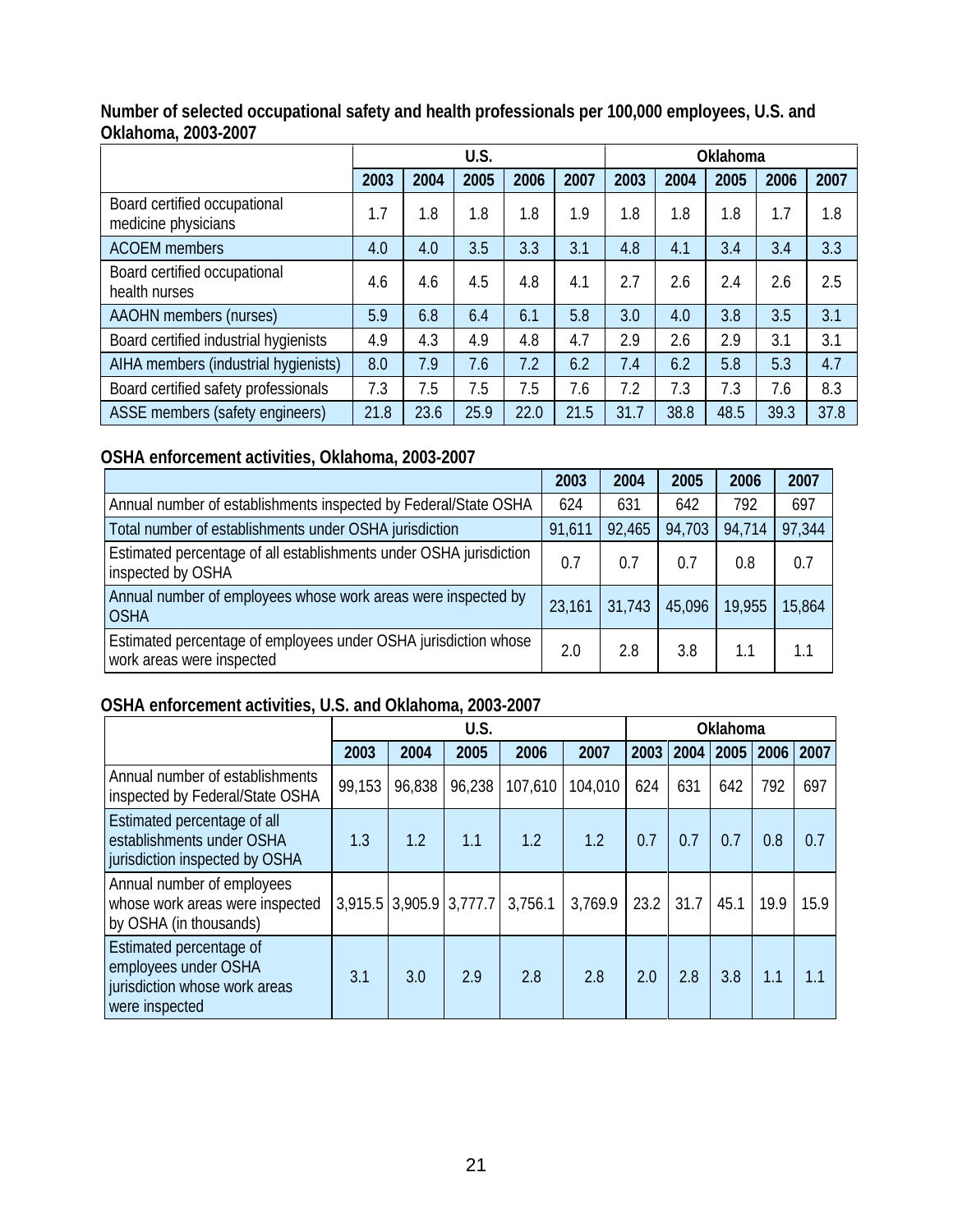| Workers' compensation awards, U.S. and Oklahoma, 2003-2007 |  |  |  |
|------------------------------------------------------------|--|--|--|
|------------------------------------------------------------|--|--|--|

|                                                                              | U.S.  |       |       |       |                                                                      | Oklahoma |       |             |             |       |
|------------------------------------------------------------------------------|-------|-------|-------|-------|----------------------------------------------------------------------|----------|-------|-------------|-------------|-------|
|                                                                              | 2003  | 2004  | 2005  | 2006  | 2007                                                                 | 2003     | 2004  | 2005        | 2006        | 2007  |
| Total amount of workers'<br>compensation benefits paid<br>$(\$$ in millions) |       |       |       |       | 54,871.8   55,968.1   55,307.2   54,685.6   55,426.9   561.6   572.0 |          |       |             | 587.5 628.4 | 656.4 |
| Average amount of workers'<br>compensation paid per<br>covered worker (\$)   | 438.0 | 444.7 | 431.6 | 419.6 | 420.7                                                                | 411.2    | 413.9 | 413.7 430.1 |             | 440.8 |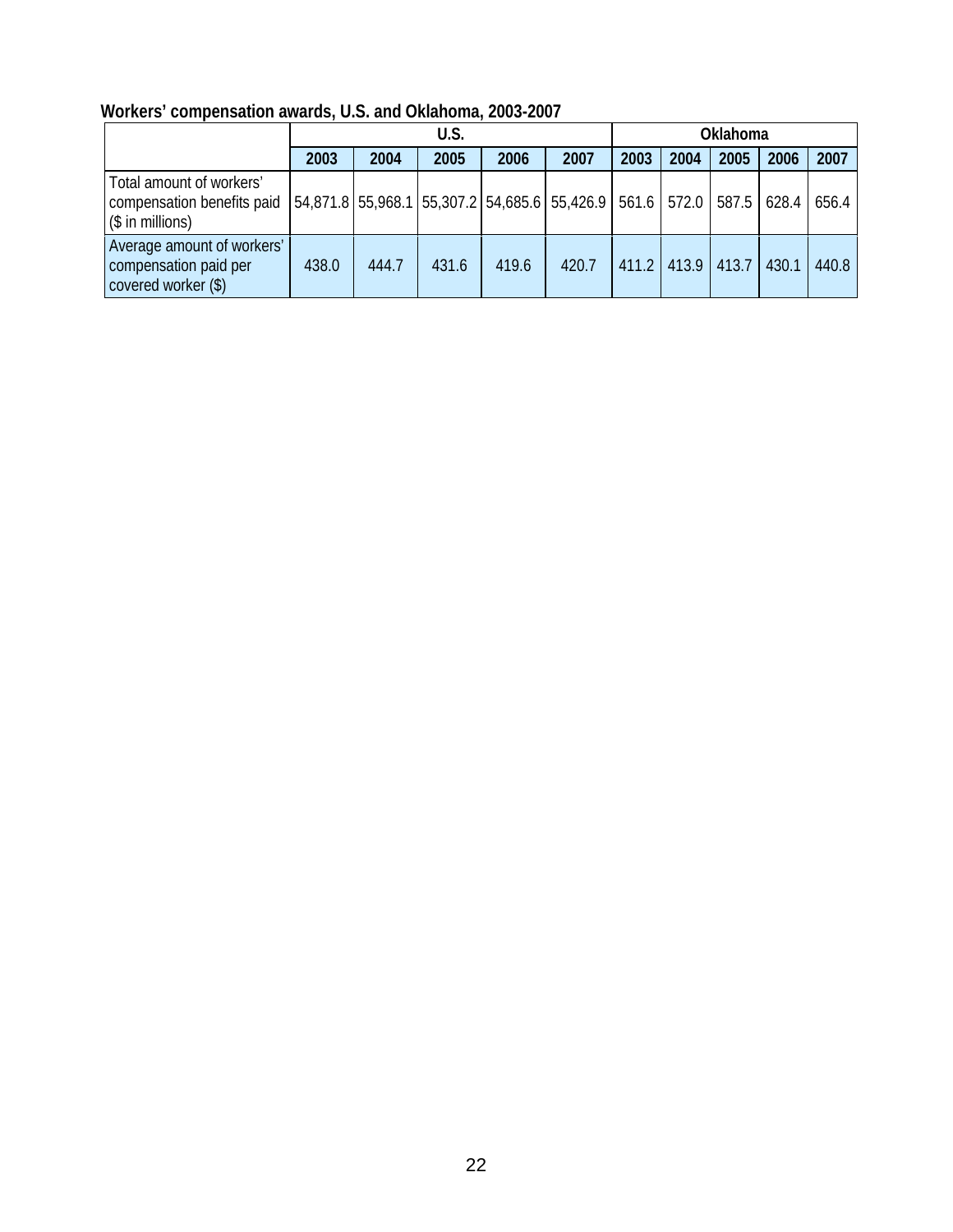# <span id="page-26-0"></span>**Description of Data Sources**

## **Oklahoma Vital Statistics**

The Oklahoma State Department of Health Vital Records Division maintains death certificates on all deaths that occur in the state. On average, death certificates are received in Vital Records within two to four weeks following the death. Death certificates are scanned and all text regarding cause of death is entered into the computer. The file is then sent to the National Center for Health Statistics for ICD-10 coding; data are typically coded within 45-60 days and the files are returned to the Oklahoma State Department of Health. Deaths are coded to multiple causes of death.

*Limitations***.** Causes of death and coding of death certificates may not be accurate for all cases. For example, the injury at work variable may not be correctly coded, particularly for persons working in secondary occupations at the time of death. The decedent's usual occupation (type of work done during most of working life) may not reflect the source of an occupational exposure. Persons who die from a work-related illness or injury may not have been exposed in the state where the death occurred.

# **Bureau of Labor Statistics**

The U.S. Department of Labor, Bureau of Labor Statistics, provides a variety of information on labor economics and statistics, including data on employment, unemployment, wages, and safety and health. The Survey of Occupational Injuries and Illnesses uses employer logs to measure nonfatal injuries and illnesses. The Census of Fatal Occupational Injuries collects information on workrelated fatalities from a variety of sources, including death certificates, workers' compensation records, and reports to federal and state agencies.24

*Limitations***.** Data may not be collected for military personnel, self-employed persons, small farm operations, youth workers, and federal and state employees. Data reported by employers to the Bureau of Labor Statistics may not be accurate. Some data are based on a probability sample and not a census of all employees; sampling error may be present.3

In 2003, the system to code the industry category changed to the North American Industry Classification System (NAICS). Prior to 2003, the Standard Industrial Classification (SIC) system was used. This change represents a break in series, and industry categories in 2003 cannot be directly compared with results from previous years.4

# **Oklahoma Hospital Discharge Database**

Data for the hospital discharge database (HDD) are collected and maintained by the Health Care Information Division of the Oklahoma State Department of Health. Reporting is mandatory for all licensed acute care facilities in Oklahoma, and data are collected on all inpatients. The HDD includes demographic information, length of stay, discharge diagnosis codes, and hospital charges.

*Limitations***.** The HDD generally does not obtain data from federal hospitals (military and Native American). Data are not collected on Oklahoma residents who are hospitalized in another state. Identification of cases relies on accurate diagnosis of the condition and proper coding, including payer codes. Persons injured at work who are selfemployed, work as independent contractors, work in agriculture, and others may not have the primary payer listed as workers' compensation.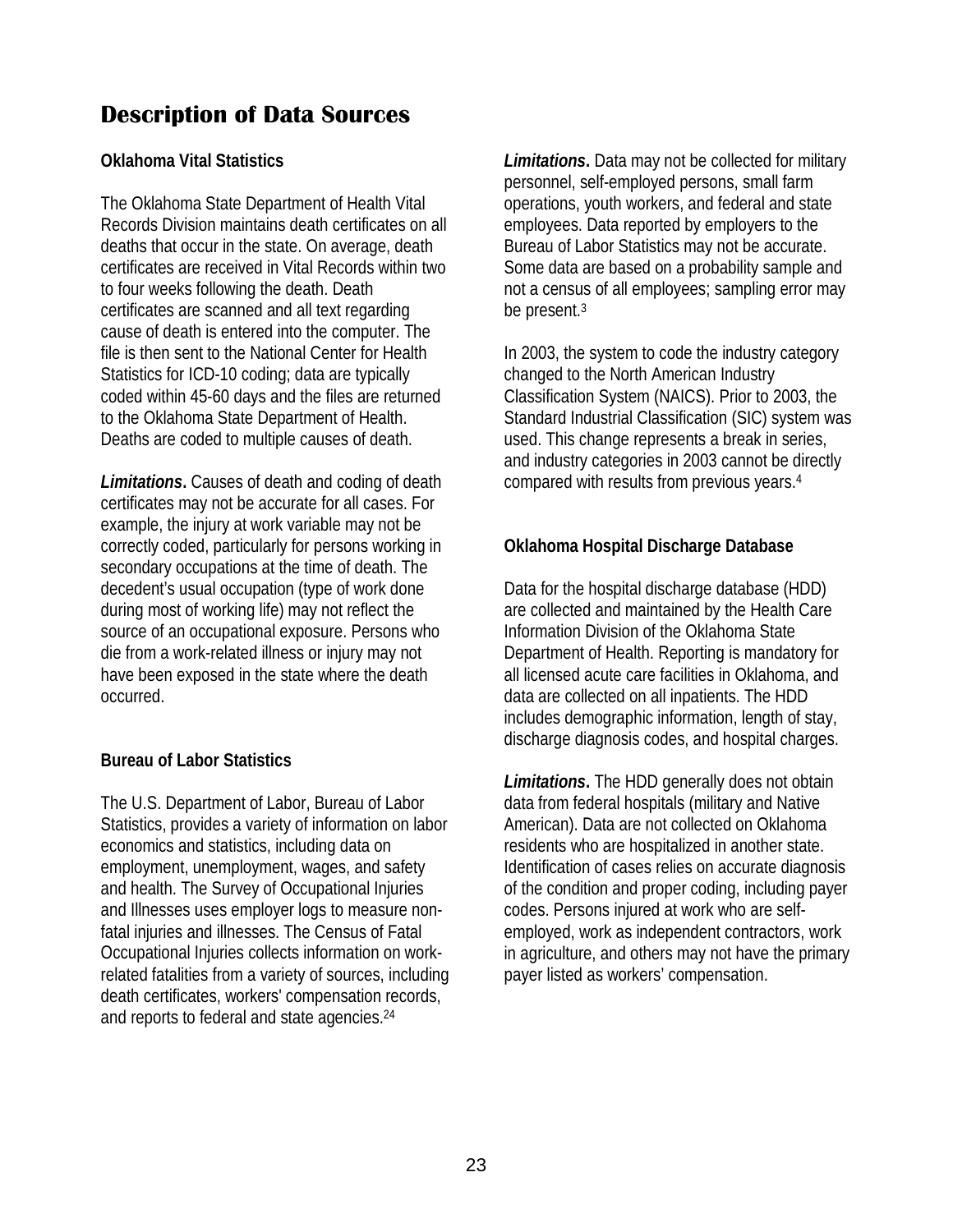# **Oklahoma Workers' Compensation Court**

The Oklahoma Workers' Compensation Court provides procedures to resolve disputes and identify issues related to occupational injuries. The Court is composed of 10 judges who are appointed by the Governor for six-year terms. Reports to Oklahoma Workers' Compensation Court include claims for persons who cannot resolve disputes with their employer or insurance company as well as persons who suffer an injury that requires offsite medical attention or results in more than one shift of time missed.

*Limitations***.** Workers' compensation data are not complete since some persons with work-related injuries or illnesses do not file workers' compensation claims. Certain workers, including sole proprietors, agriculture workers, and federal government employees are not eligible to use the Oklahoma workers' compensation system. Claims for amputations must be filed within two years of the injury or death or within two years of the last payment of any compensation or authorized medical treatment. For carpal tunnel syndrome, the claim must be filed within two years of the date of last trauma or hazardous exposure. Because workers' compensation systems are not uniform across states, national and state comparisons cannot be made.

# **Oklahoma Poison Control Center/American Association of Poison Control Centers**

The Oklahoma Poison Control Center provides emergency poisoning treatment advice free of charge from specially trained licensed pharmacists and nurses 24 hours a day, 365 days a year. Callers to the nationwide toll free poison control telephone number that have an Oklahoma area code are routed to the Oklahoma Poison Control Center. The Oklahoma Poison Control Center receives approximately 180 calls each day and obtains detailed information on the exposure, including whether or not the exposure was occupationally-related and if the exposure site was the workplace. All data are entered into an electronic database and are immediately available

for analysis. Follow-up information is obtained on all hospitalized cases and home interventions. The Oklahoma Poison Control Center and all other state poison control centers report statewide data to the American Association of Poison Control Centers. Poison control data for this report were obtained from the American Association of Poison Control Centers to maintain consistency for between-state comparisons.

*Limitations***.** Poison control data include only persons who call the center. Although the Oklahoma Poison Control Center encourages reporting of all poisonings (not just those for which help is needed), the vast majority of callers are seeking advice. Data on the specific industry or occupation related to the exposure are not systematically collected.

# **Oklahoma Central Cancer Registry**

The Oklahoma State Department of Health, Chronic Disease Division maintains the Oklahoma Central Cancer Registry. Data collection for the statewide population-based surveillance system began in 1997. The registry includes information on all newly diagnosed and treated cancers among Oklahoma residents. Basal and squamous cell carcinoma of the skin and carcinoma in situ of the cervix are excluded. Case information is obtained from all hospitals, health care facilities, physicians, pathology laboratories, and other medical providers who diagnose or treat cancer patients. Data on Oklahoma residents are also obtained from other cancer registries, including the Cherokee Nation Cancer Registry and registries maintained in other states, the hospital discharge database, and death certificates. Data are also collected on Oklahomans hospitalized in other states through data sharing agreements. It is estimated that the registry is at least 95% complete.

*Limitations***.** Federal facilities are not required to report cases to the registry; however, their participation is encouraged and a few do report cases to the Oklahoma registry. Many patients treated by federal facilities are included in the registry because they are served by other hospitals under health contracts and are reported by other health care providers.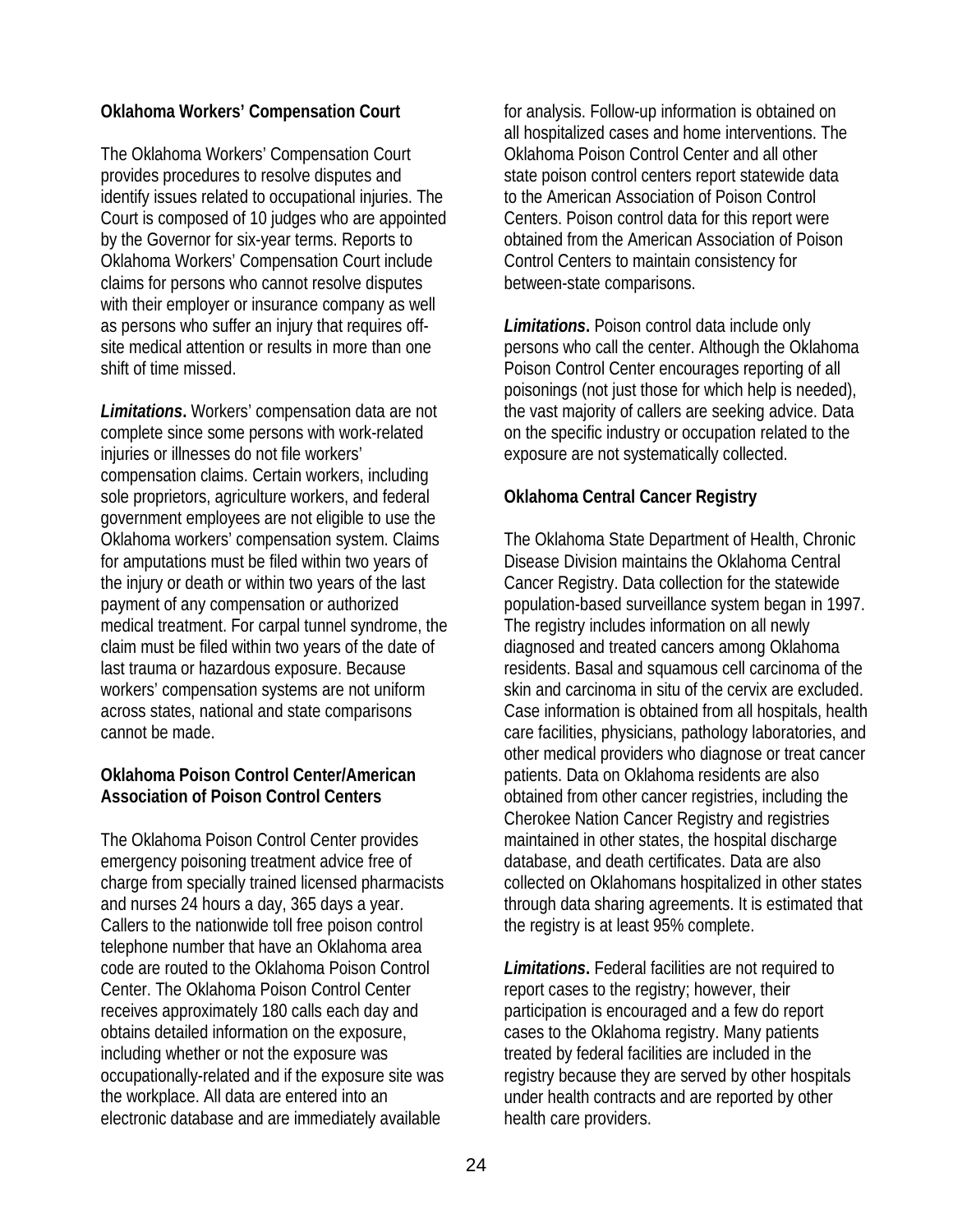## **Adult Blood Lead Epidemiology and Surveillance Program**

The Oklahoma Adult Blood Lead Epidemiology and Surveillance (ABLES) program collects and analyzes data to identify the prevalence of elevated blood lead levels in the adult population. In addition, the program strives to identify high risk industries and occupations for primary prevention strategies to eliminate adult and childhood lead poisoning. The Oklahoma ABLES program has been collecting data statewide on adult (16 years of age and older) blood lead levels since 1995. Oklahoma state law requires that all blood lead test results be reported to the Oklahoma State Department of Health. Reports are received on

positive and negative results. For persons with blood lead levels greater than or equal to 25 μg/dL, detailed information including occupation and possible lead exposure sources, is obtained by telephone or mail from the individuals or from their physicians.

*Limitations***.** Many adults who are exposed to lead do not routinely have blood lead level testing. Reporting by laboratories may not be complete, especially by laboratories that are in another state. Oklahomans with elevated blood lead levels may work or have been exposed in another state. The occupation and source of exposure are not known for all persons in the ABLES database.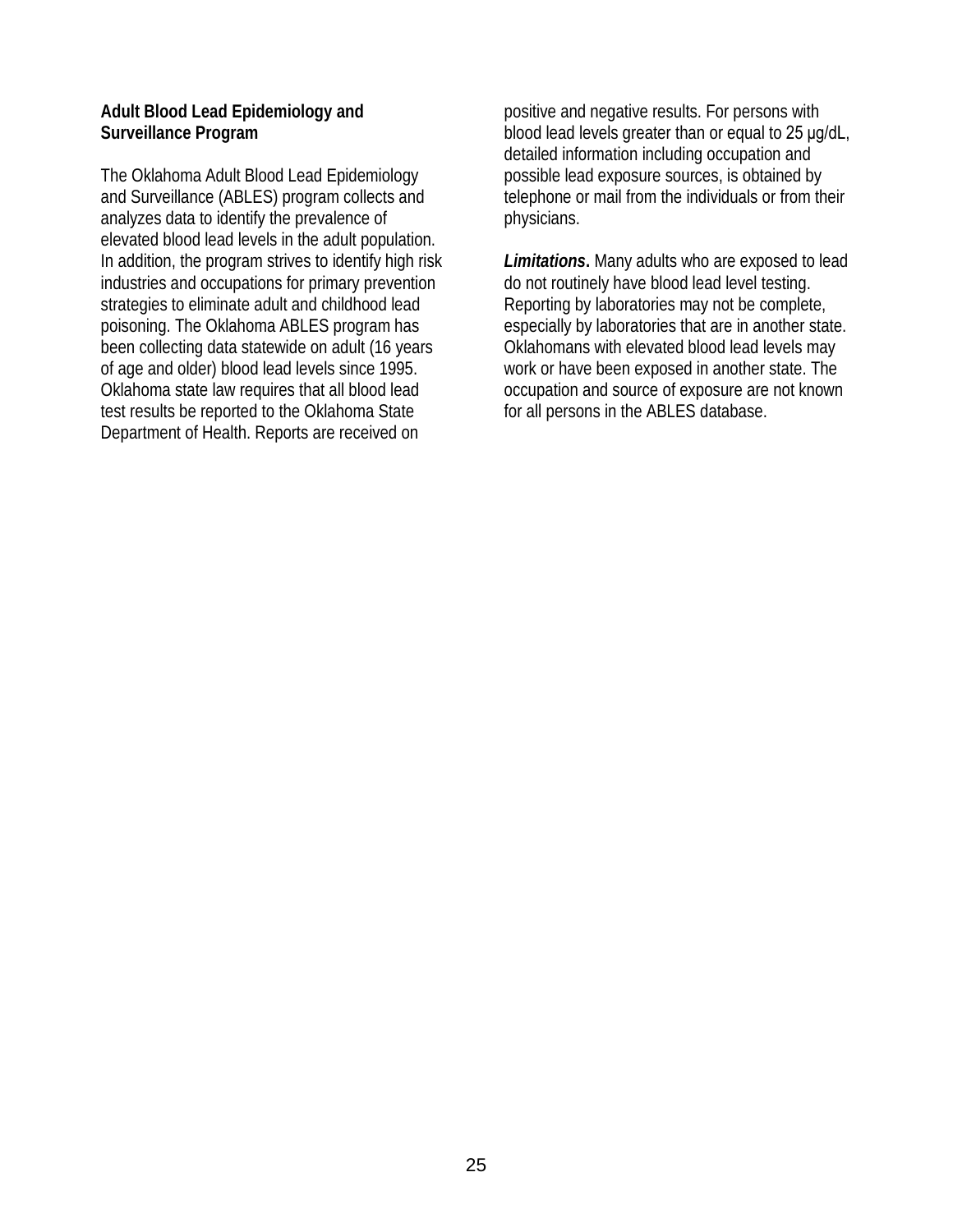## <span id="page-29-0"></span>**References**

- 1. United States Department of Labor, Bureau of Labor Statistics. *Occupational Injuries and Illnesses: Industry Data*. Available at http://data.bls.gov/cgi-bin/dsrv?ii. Accessed July 9, 2010.
- 2. United States Department of Labor, Bureau of Labor Statistics. *Census of Fatal Occupational Injuries Current and Revised Data*. Available at http://www.bls.gov/iif/oshcfoi1.htm#19922002. Accessed July 9, 2010.
- 3. Council of State and Territorial Epidemiologists. *Occupational Health Indicators: A Guide for Tracking Occupational Health Conditions and Their Determinants*. May 2010.
- 4. Bureau of Labor Statistics. *Workplace injuries and illnesses in 2005*. Washington, DC: United States Department of Labor, Bureau of Labor Statistics, USDL 08-1498, October 23, 2008.
- 5. Derk SJ, Marsh SM, Jackson LL. Nonfatal occupational injuries and illnesses United States, 2004. *MMWR Morb Mortal Wkly Rep*, 2007;56(16):393-397.
- 6. Thomsen C, McClain J, Rosenman K, Davis L. Indicators for occupational health surveillance. *MMWR Morb Mortal Wkly Rep*, 2007;56(RR01):1-7.
- 7. Dembe AE, Mastroberti MA, Fox SE, Bigelow C, Banks SM. Inpatient hospital care for work-related injuries and illnesses. *Am J Ind Med,* 2003;44(4):331-342.
- 8. Brown JD. Amputations: A continuing workplace hazard. *Compensation and Working Conditions Online.* January 2003. Available at http://stats.bls.gov/opub/cwc/print/sh20030114ar01p1.htm. Accessed June 30, 2010.
- 9. Bureau of Labor Statistics. *Nonfatal Occupational Injuries and Illnesses Requiring Days Away from Work, 2007*. Washington, DC: United States Department of Labor, Bureau of Labor Statistics, USDL 08-1716, November 20, 2008.
- 10. Islam SS, Nambiar AM, Doyle EJ, Velilla AM, Biswas RS, Ducatman AM. Epidemiology of work-related burn injuries: Experience of a state-managed workers' compensation system. *J Trauma*, 2000;49:1045- 1051.
- 11. McCullough J, Henderson A, Kaufman J. Occupational burns in Washington state, 1989-1993. *J Occup Environ Med*, 1998;40:1083-1089.
- 12. Quinney B, McGwin G, Cross JM, Valent F, Taylor AJ, Rue LW. Thermal burn fatalities in the workplace, United States, 1992-1999. *J Burn Care Rehabil*, 2002;23:305-310.
- 13. Rossignol AM, Locke JA, Boyle CM, Burke JF. Epidemiology of work-related burn injuries in Massachusetts requiring hospitalization. *J Trauma*, 1986;26:1097-1101.
- 14. Baggs J, Curwick C, Silverstein B. Work-related burns in Washington state, 1994-1998. *J Occup Environ Med*, 2002;44:692-699.
- 15. Horwitz IB, McCall BP. Quantification and risk analysis of occupational burns: Oregon workers' compensation claims, 1990 to 1997. *J Burn Care Rehabil*, 2004;25:328-336.
- 16. Hendricks KJ, Layne LA. Adolescent occupational injuries in fast food restaurants: An examination of the problem from a national perspective. *J Occup Environ Med*, 1999;41(12):1146-1153.
- 17. Falkiner S, Myers S. When exactly can carpal tunnel syndrome be considered work-related? *J Surgery,* 2002;72(3):204-209.